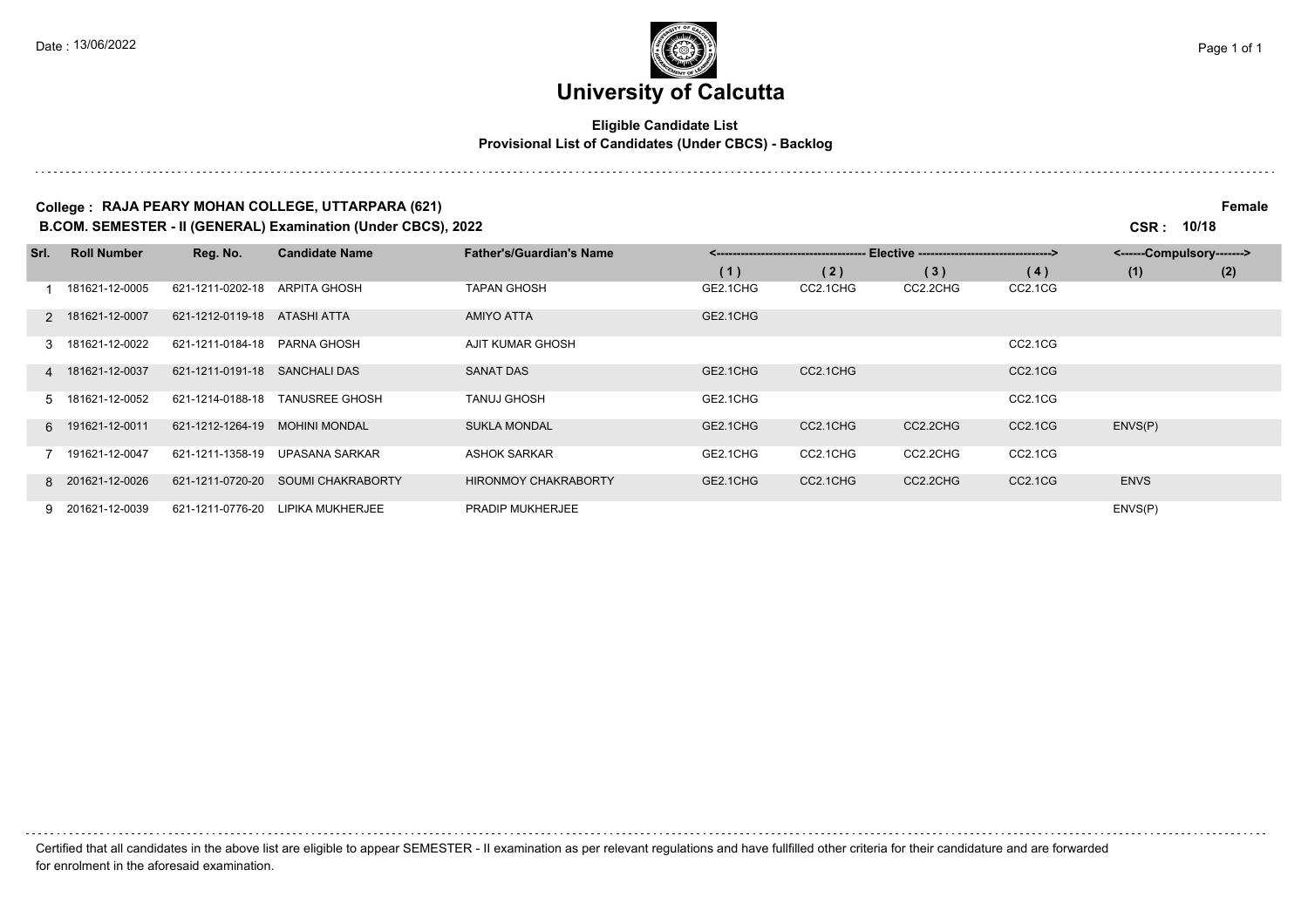### **University of Calcutta**

#### **Eligible Candidate List Provisional List of Candidates (Under CBCS) - Backlog**

#### **College : RAJA PEARY MOHAN COLLEGE, UTTARPARA (621) Male**

**B.COM. SEMESTER - II (GENERAL) Examination (Under CBCS), 2022 CSR : 10/18**

| Srl. | <b>Roll Number</b> | Reg. No.                        | <b>Candidate Name</b>                  | <b>Father's/Guardian's Name</b> | -- Elective ---------------------------------><br><------------------------------------ |          |          | <------Compulsory-------> |             |     |
|------|--------------------|---------------------------------|----------------------------------------|---------------------------------|-----------------------------------------------------------------------------------------|----------|----------|---------------------------|-------------|-----|
|      |                    |                                 |                                        |                                 | (1)                                                                                     | (2)      | (3)      | (4)                       | (1)         | (2) |
|      | 1 181621-22-0027   | 621-1111-0169-18                | ARIJIT ADITYA                          | <b>TAPAS KUMAR ADITYA</b>       | GE2.1CHG                                                                                | CC2.1CHG |          | CC2.1CG                   | ENVS(T)     |     |
|      | 2 181621-22-0037   | 621-1114-0139-18 AVIJIT KHAN    |                                        | JAHAR LAL KHAN                  | GE2.1CHG                                                                                |          |          |                           |             |     |
|      | 3 181621-22-0042   | 621-1111-0183-18 AZAHAR SK      |                                        | UJIR SK                         |                                                                                         |          |          |                           | ENVS(P)     |     |
|      | 4 181621-22-0086   |                                 | 621-1112-0055-18 MANABENDRANATH NASKAR | <b>MANOJ KUMAR NASKAR</b>       | GE2.1CHG                                                                                |          | CC2.2CHG |                           |             |     |
|      | 5 181621-22-0101   | 621-1111-1202-18 PRITAM MALIK   |                                        | <b>BARUN MALIK</b>              |                                                                                         |          |          | CC2.1CG                   |             |     |
|      | 6 181621-22-0132   | 621-1111-0182-18 SAHIL HAZRA    |                                        | <b>GIASUDDIN HAZRA</b>          |                                                                                         |          |          |                           | ENVS(P)     |     |
|      | 7 181621-22-0134   | 621-1114-0080-18                | SAMIR PENTHA BEHERA                    | <b>BASANTA PENTHA BEHERA</b>    | GE2.1CHG                                                                                |          |          |                           |             |     |
|      | 8 181621-22-0168   | 621-1111-0136-18 SOUREN KUNDU   |                                        | <b>SANJIB KUNDU</b>             |                                                                                         |          |          |                           | ENVS(P)     |     |
|      | 9 181621-22-0170   | 621-1111-0150-18 SOUVIK BANDURI |                                        | PARESH BANDURI                  | GE2.1CHG                                                                                | CC2.1CHG | CC2.2CHG | CC2.1CG                   |             |     |
|      | 10 181621-22-0174  | 621-1112-0198-18 SUBHAJIT DAS   |                                        | <b>SADHAN KUMAR DAS</b>         | GE2.1CHG                                                                                | CC2.1CHG | CC2.2CHG | CC2.1CG                   |             |     |
|      | 11 181621-22-0184  | 621-1112-0102-18 SUBRATA ROY    |                                        | SUBHAS ROY                      |                                                                                         |          |          | CC2.1CG                   |             |     |
|      | 12 181621-22-0212  |                                 | 621-1111-0134-18 VISHAL PRAMANIK       | <b>BIMAL PRAMANIK</b>           |                                                                                         | CC2.1CHG |          | CC2.1CG                   |             |     |
| 13   | 191621-22-0002     | 621-1111-1399-19 ABHIJIT SANTRA |                                        | <b>BATU CHARAN SANTRA</b>       |                                                                                         |          |          | CC2.1CG                   |             |     |
| 14   | 191621-22-0031     | 621-1112-1252-19                | <b>DEBASIS MONDAL</b>                  | <b>DIPIKA MONDAL</b>            | GE2.1CHG                                                                                | CC2.1CHG | CC2.2CHG | CC2.1CG                   |             |     |
|      | 15 191621-22-0053  |                                 | 621-1111-1391-19 MOKADDAR ALI MOLLA    | <b>MOKTAR ALI MOLLA</b>         | GE2.1CHG                                                                                | CC2.1CHG | CC2.2CHG | CC2.1CG                   | ENVS(P)     |     |
|      | 16 191621-22-0086  | 621-1111-1396-19                | ROHIT KUMAR PRASAD                     | SURENDRA KUMAR PRASAD           |                                                                                         |          |          |                           | <b>ENVS</b> |     |
| 17   | 191621-22-0143     | 621-1111-1286-19                | SULTAN AHAMED MALLICK                  | SAHA ALAM MALLICK               |                                                                                         |          |          |                           | <b>ENVS</b> |     |
|      | 18 191621-22-0157  |                                 | 621-1111-1246-19 UTSAB BHATTACHARYA    | <b>GANESH BHATTACHARYA</b>      | GE2.1CHG                                                                                | CC2.1CHG | CC2.2CHG | CC2.1CG                   |             |     |
|      | 19 201621-22-0069  |                                 | 621-1111-0748-20 SUBHAJIT MUKHERJEE    | <b>SURAJIT MUKERJEE</b>         |                                                                                         |          |          |                           | ENVS(P)     |     |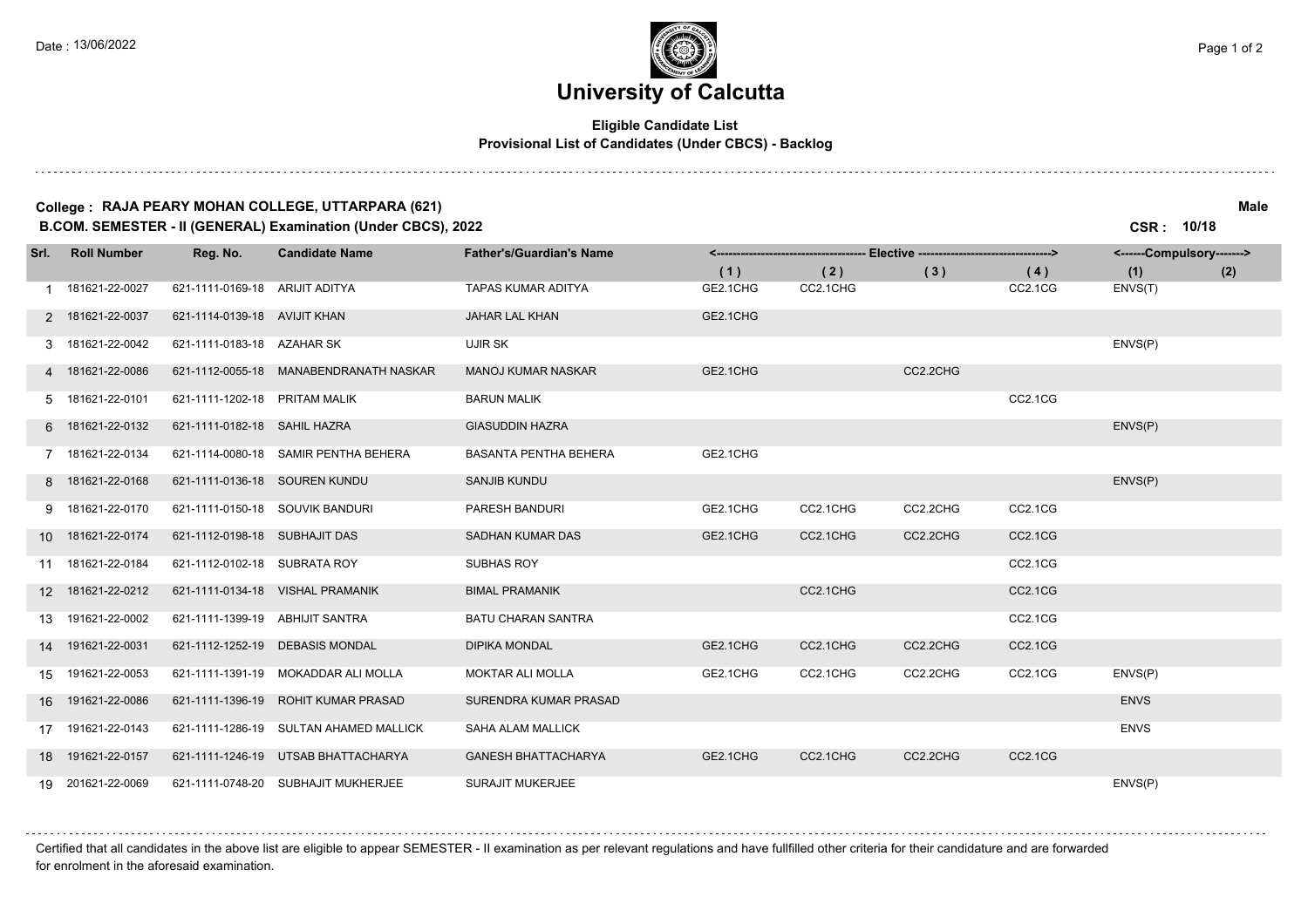. . . . . . . . . . . . .



#### **Eligible Candidate List Provisional List of Candidates (Under CBCS) - Backlog**

|      | Male<br>College : RAJA PEARY MOHAN COLLEGE, UTTARPARA (621)<br>B.COM. SEMESTER - II (GENERAL) Examination (Under CBCS), 2022<br>CSR: 10/18 |                  |                       |                                 |     |     |                                                |     |                           |     |  |  |
|------|--------------------------------------------------------------------------------------------------------------------------------------------|------------------|-----------------------|---------------------------------|-----|-----|------------------------------------------------|-----|---------------------------|-----|--|--|
| Srl. | <b>Roll Number</b>                                                                                                                         | Reg. No.         | <b>Candidate Name</b> | <b>Father's/Guardian's Name</b> |     |     | - Elective ----------------------------------> |     | <------Compulsory-------> |     |  |  |
|      |                                                                                                                                            |                  |                       |                                 | (1) | (2) | (3)                                            | (4) | (1)                       | (2) |  |  |
|      | 20 201621-22-0070                                                                                                                          | 621-1111-0752-20 | <b>RAJIB BHOWMICK</b> | RATHINDRA NATH BHOWMICK         |     |     |                                                |     | ENVS(P)                   |     |  |  |
|      | 21 201621-22-0087                                                                                                                          | 621-1111-0775-20 | KUNTAL GHOSH          | SUKANTA GHOSH                   |     |     |                                                |     | ENVS(P)                   |     |  |  |
|      | 22 201621-22-0110                                                                                                                          | 621-1112-0767-20 | PRANTA SARKAR         | LATE PROSANTA SARKAR            |     |     |                                                |     | ENVS(P)                   |     |  |  |

Certified that all candidates in the above list are eligible to appear SEMESTER - II examination as per relevant regulations and have fullfilled other criteria for their candidature and are forwarded for enrolment in the aforesaid examination.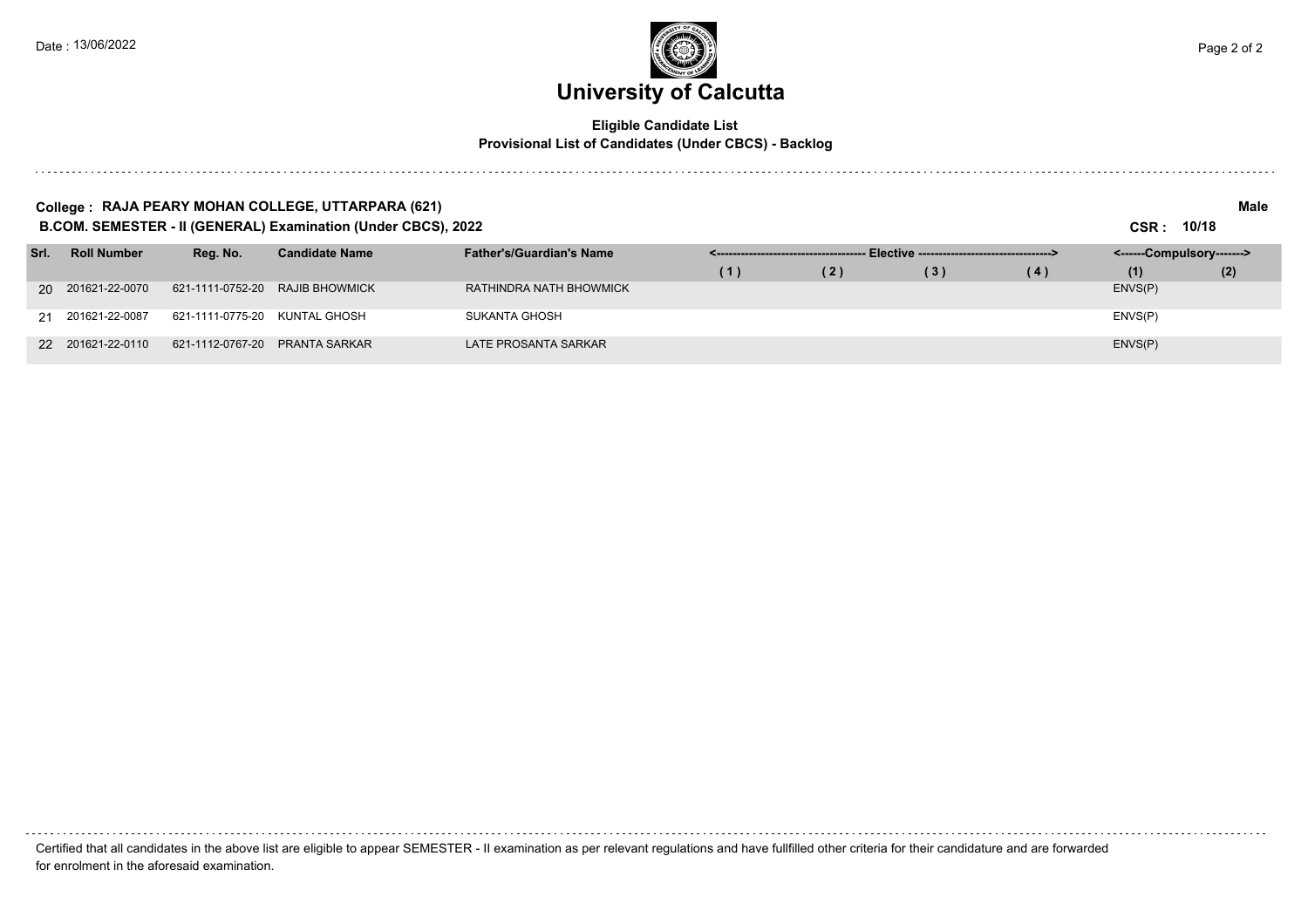

#### **Eligible Candidate List Provisional List of Candidates (Under CBCS) - Backlog**

|      |                    |                              | College : RAJA PEARY MOHAN COLLEGE, UTTARPARA (621)           |                                 |     |     |                                                |                      |                           | Male  |  |
|------|--------------------|------------------------------|---------------------------------------------------------------|---------------------------------|-----|-----|------------------------------------------------|----------------------|---------------------------|-------|--|
|      |                    |                              | B.COM. SEMESTER - II (HONOURS) Examination (Under CBCS), 2022 |                                 |     |     |                                                |                      | CSR :                     | 10/18 |  |
| Srl. | <b>Roll Number</b> | Reg. No.                     | <b>Candidate Name</b>                                         | <b>Father's/Guardian's Name</b> |     |     | - Elective ----------------------------------> |                      | <------Compulsory-------> |       |  |
|      |                    |                              |                                                               |                                 | (1) | (2) | (3)                                            | (4)                  | (1)                       | (2)   |  |
|      | 181621-21-0002     | 621-1113-0008-18 AKASH SINGH |                                                               | <b>SUBHASH SINGH</b>            |     |     |                                                | CC <sub>2.1</sub> CH |                           |       |  |

Certified that all candidates in the above list are eligible to appear SEMESTER - II examination as per relevant regulations and have fullfilled other criteria for their candidature and are forwarded for enrolment in the aforesaid examination.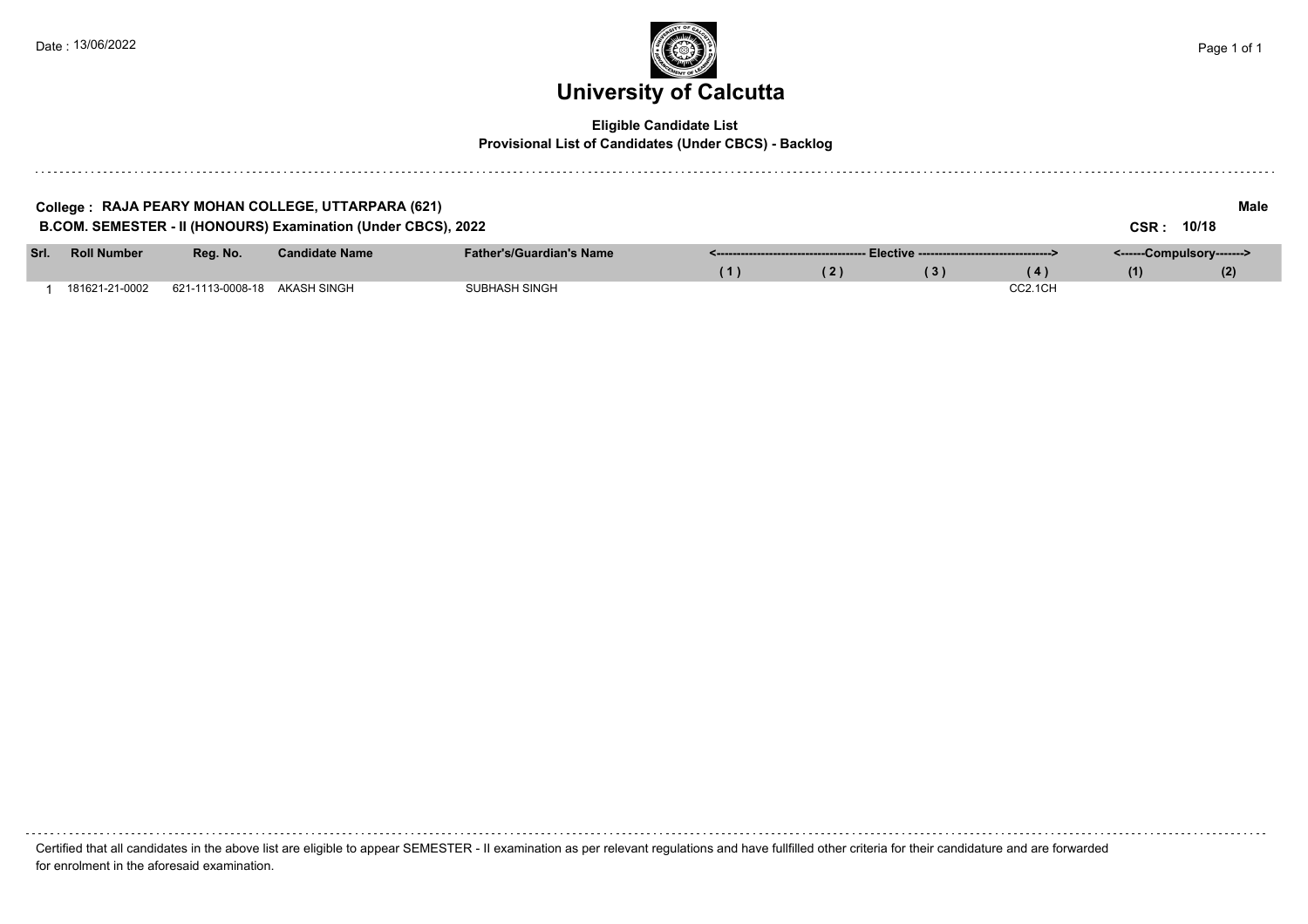#### **Eligible Candidate List Provisional List of Candidates (Under CBCS) - Backlog**

#### **College : RAJA PEARY MOHAN COLLEGE, UTTARPARA (621) Female**

**B.COM. SEMESTER - II (GENERAL) Examination (Under CBCS), 2022 CSR : 64/17**

| Srl. | <b>Roll Number</b> | Reg. No.         | <b>Candidate Name</b> | <b>Father's/Guardian's Name</b> |          |          |          |                                  | <------Compulsory-------> |     |  |
|------|--------------------|------------------|-----------------------|---------------------------------|----------|----------|----------|----------------------------------|---------------------------|-----|--|
|      |                    |                  |                       |                                 | (1)      | (2)      | (3)      | (4)                              | (1)                       | (2) |  |
|      | 171621-12-0022     | 621-1211-0215-17 | SANCHITA CHATTERJEE   | LAKSHMI KANTA CHATTERJEE        | GE2.1CHG | CC2.1CHG |          | CC <sub>2.1</sub> C <sub>G</sub> |                           |     |  |
|      | 2 171621-12-0030   | 621-1211-0098-17 | SUDIPA CHOWDHURY      | DILIP CHOWDHURY                 | GE2.1CHG |          | CC2.2CHG |                                  |                           |     |  |
|      | 171621-12-0031     | 621-1211-0091-17 | SUIMINA HAZRA         | <b>SAMSUR HAZRA</b>             | GE2.1CHG |          | CC2.2CHG |                                  |                           |     |  |

| Certified that all candidates in the above list are eligible to appear SEMESTER - Il examination as per relevant regulations and have fullfilled other criteria for their candidature and are forwarded |  |
|---------------------------------------------------------------------------------------------------------------------------------------------------------------------------------------------------------|--|
| for enrolment in the aforesaid examination.                                                                                                                                                             |  |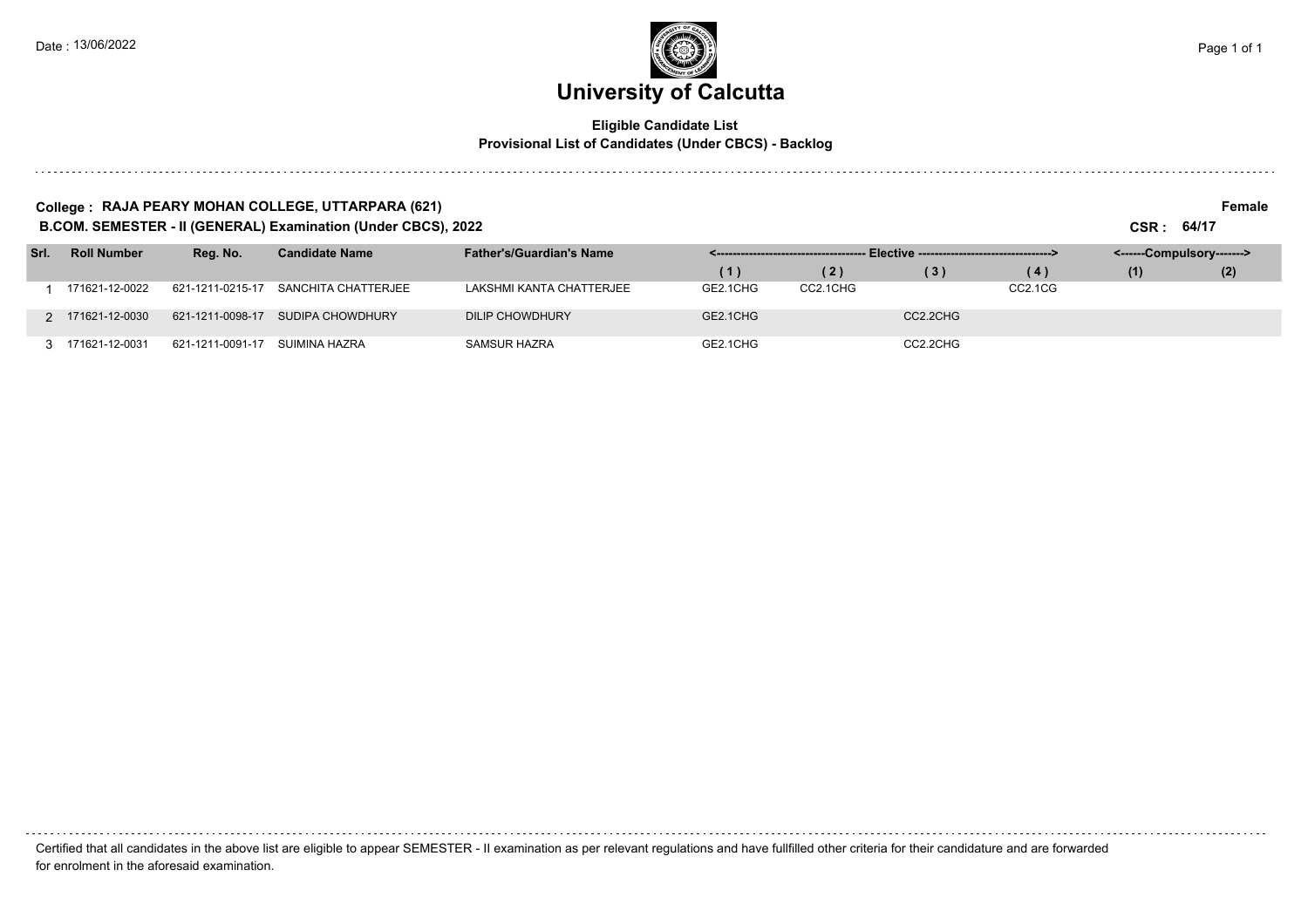. . . . . . .

### **University of Calcutta**

#### **Eligible Candidate List Provisional List of Candidates (Under CBCS) - Backlog**

#### **College : RAJA PEARY MOHAN COLLEGE, UTTARPARA (621) Male**

**B.COM. SEMESTER - II (GENERAL) Examination (Under CBCS), 2022 CSR : 64/17**

| Srl. | <b>Roll Number</b> | Reg. No.         | <b>Candidate Name</b>  | <b>Father's/Guardian's Name</b> | Elective ----------------------- |          |          |         | <------Compulsory-------> |     |  |
|------|--------------------|------------------|------------------------|---------------------------------|----------------------------------|----------|----------|---------|---------------------------|-----|--|
|      |                    |                  |                        |                                 | (1)                              | (2)      | (3)      | (4)     | (1)                       | (2) |  |
|      | 1 171621-22-0010   | 621-1112-0033-17 | AKASH PARSHI           | <b>MAHADEB PARSHI</b>           |                                  | CC2.1CHG | CC2.2CHG | CC2.1CG |                           |     |  |
|      | 2 171621-22-0016   | 621-1111-0142-17 | AMIT NASKAR            | <b>GAUTAM NASKAR</b>            | GE2.1CHG                         |          |          |         |                           |     |  |
|      | 3 171621-22-0026   | 621-1111-1313-17 | ARUP CHAKRABORTY       | <b>BISHANATH CHAKRABORTY</b>    | GE2.1CHG                         | CC2.1CHG |          |         |                           |     |  |
|      | 4 171621-22-0042   | 621-1112-1298-17 | <b>BISWAJIT BISWAS</b> | <b>ASHOKE BISWAS</b>            |                                  | CC2.1CHG |          |         |                           |     |  |
|      | 5 171621-22-0050   | 621-1111-0174-17 | <b>DHIMAN GHOSH</b>    | UTPAL KUMAR GHOSH               | GE2.1CHG                         | CC2.1CHG |          |         |                           |     |  |
|      | 6 171621-22-0058   | 621-1111-0225-17 | JYOTIRMOY KOLEY        | SUSHIL KOLEY                    | GE2.1CHG                         |          |          | CC2.1CG |                           |     |  |
|      | 7 171621-22-0063   | 621-1112-0076-17 | KUSAL DAS              | <b>DILIP KUMAR DAS</b>          | GE2.1CHG                         |          |          |         |                           |     |  |
|      | 8 171621-22-0078   | 621-1111-0227-17 | <b>PREM MOLLA</b>      | <b>HIDER ALI MOLLA</b>          | GE2.1CHG                         | CC2.1CHG |          | CC2.1CG |                           |     |  |
|      | 9 171621-22-0083   | 621-1111-0248-17 | PRITHIBI GHOSH         | <b>BISWAJIT GHOSH</b>           | GE2.1CHG                         | CC2.1CHG |          | CC2.1CG |                           |     |  |
|      | 10 171621-22-0091  | 621-1112-1296-17 | <b>RAJESH RAJAK</b>    | <b>JADU RAJAK</b>               | GE2.1CHG                         | CC2.1CHG |          | CC2.1CG |                           |     |  |
|      | 11 171621-22-0114  | 621-1111-0062-17 | SANJU MANNA            | <b>DURANTA MANNA</b>            | GE2.1CHG                         |          |          |         |                           |     |  |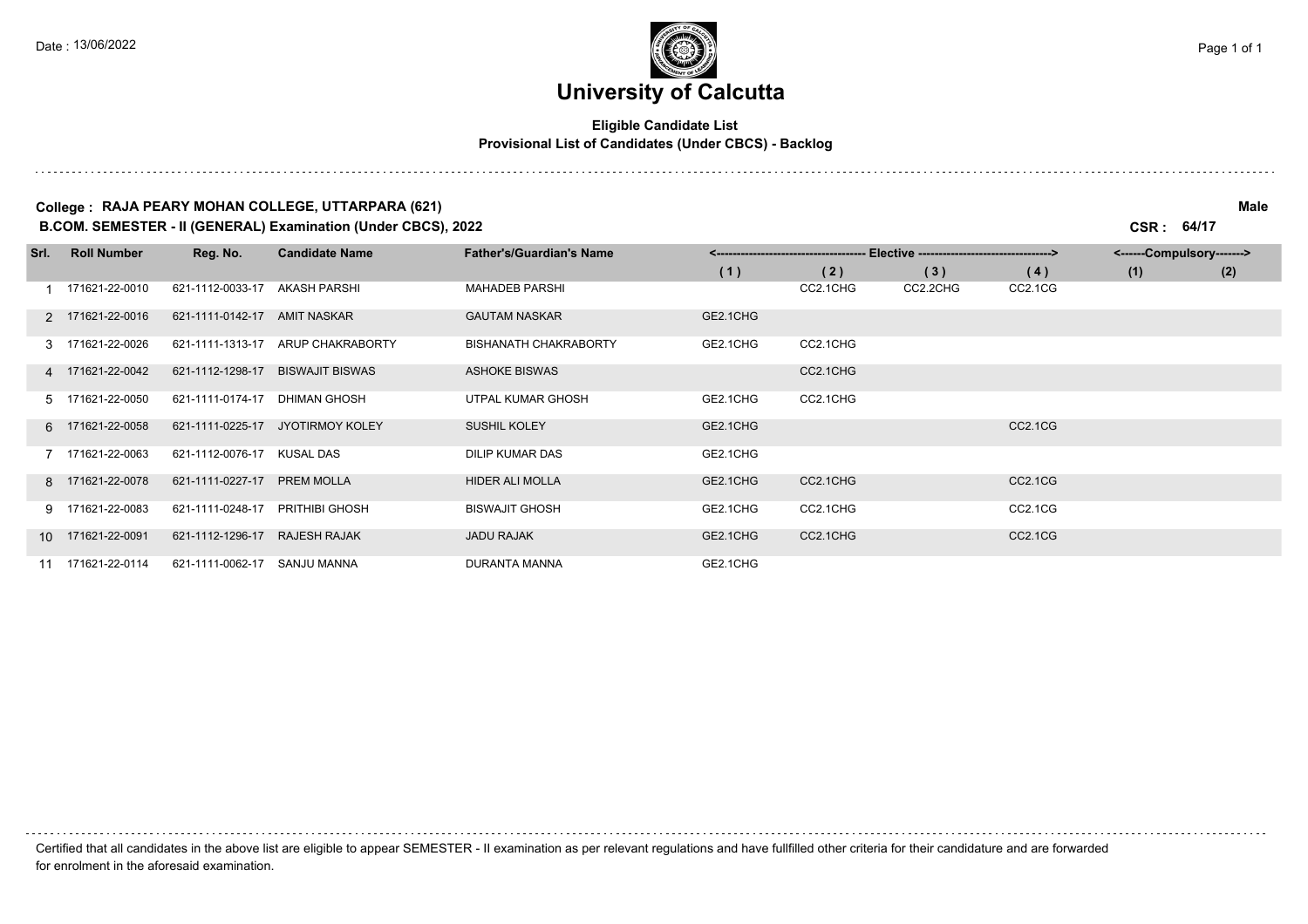. . . . . . . . .

## **University of Calcutta**

#### **Eligible Candidate List Provisional List of Candidates (Under CBCS) - Regular**

#### **College : RAJA PEARY MOHAN COLLEGE, UTTARPARA (621) Female B.COM. SEMESTER - II (GENERAL) Examination (Under CBCS), 2022 CSR : 10/18**

| Srl. | <b>Roll Number</b> | Reg. No.         | <b>Candidate Name</b>   | <b>Father's/Guardian's Name</b> | <------------------- Elective -------------------> |          |          |                                  | <------Compulsory-------> |     |
|------|--------------------|------------------|-------------------------|---------------------------------|----------------------------------------------------|----------|----------|----------------------------------|---------------------------|-----|
|      |                    |                  |                         |                                 | (1)                                                | (2)      | (3)      | (4)                              | (1)                       | (2) |
|      | 1 201621-12-0027   | 621-1211-0721-20 | SANJANA MAJUMDER        | <b>SUVANU MAJUMDER</b>          | GE2.1CHG                                           | CC2.1CHG | CC2.2CHG | CC2.1CG                          | <b>ENVS</b>               |     |
|      | 2 201621-12-0033   | 621-1211-0751-20 | <b>RINKY RAY</b>        | <b>RAMAKANT RAY</b>             | GE2.1CHG                                           | CC2.1CHG | CC2.2CHG | CC2.1CG                          | <b>ENVS</b>               |     |
|      | 3 211621-12-0001   | 621-1211-1082-21 | PRIYA PAUL              | DHANANJAY PAUL                  | GE2.1CHG                                           | CC2.1CHG | CC2.2CHG | CC <sub>2.1</sub> C <sub>G</sub> | <b>ENVS</b>               |     |
|      | 4 211621-12-0002   | 621-1211-1093-21 | <b>TANISHA DAS</b>      | <b>TAPAS DAS</b>                | GE2.1CHG                                           | CC2.1CHG | CC2.2CHG | <b>CC2.1CG</b>                   | <b>ENVS</b>               |     |
|      | 5 211621-12-0003   | 621-1211-1103-21 | <b>RINKI PAUL</b>       | <b>BISWAJIT PAUL</b>            | GE2.1CHG                                           | CC2.1CHG | CC2.2CHG | CC2.1CG                          | <b>ENVS</b>               |     |
|      | 6 211621-12-0005   | 621-1211-1146-21 | <b>KAJAL GHORUI</b>     | <b>SANAT GHORUI</b>             | GE2.1CHG                                           | CC2.1CHG | CC2.2CHG | <b>CC2.1CG</b>                   | <b>ENVS</b>               |     |
|      | 7 211621-12-0006   | 621-1211-1152-21 | <b>RIMA PRASAD</b>      | <b>RANJAN PRASAD</b>            | GE2.1CHG                                           | CC2.1CHG | CC2.2CHG | CC <sub>2.1</sub> C <sub>G</sub> | <b>ENVS</b>               |     |
|      | 8 211621-12-0007   | 621-1211-1155-21 | <b>ANKITA ADHIKARY</b>  | PRADIP ADHIKARY                 | GE2.1CHG                                           | CC2.1CHG | CC2.2CHG | CC2.1CG                          | <b>ENVS</b>               |     |
|      | 9 211621-12-0008   | 621-1211-1160-21 | <b>PRITI MANNA</b>      | <b>GOUTAM MANNA</b>             | GE2.1CHG                                           | CC2.1CHG | CC2.2CHG | CC2.1CG                          | <b>ENVS</b>               |     |
|      | 10 211621-12-0009  | 621-1211-1165-21 | <b>JHUMKI DAS</b>       | PRASANTA DAS                    | GE2.1CHG                                           | CC2.1CHG | CC2.2CHG | CC <sub>2.1</sub> C <sub>G</sub> | <b>ENVS</b>               |     |
|      | 11 211621-12-0010  | 621-1211-1170-21 | <b>RATRI MAJUMDAR</b>   | PRASENJIT MAJUMDAR              | GE2.1CHG                                           | CC2.1CHG | CC2.2CHG | CC <sub>2.1</sub> C <sub>G</sub> | <b>ENVS</b>               |     |
|      | 12 211621-12-0011  | 621-1211-1172-21 | <b>RETIKA SAHA</b>      | <b>PRADIP SAHA</b>              | GE2.1CHG                                           | CC2.1CHG | CC2.2CHG | CC2.1CG                          | <b>ENVS</b>               |     |
|      | 13 211621-12-0012  | 621-1211-1173-21 | SUCHETANA PATRA         | <b>SUSANTA PATRA</b>            | GE2.1CHG                                           | CC2.1CHG | CC2.2CHG | CC <sub>2.1</sub> C <sub>G</sub> | <b>ENVS</b>               |     |
|      | 14 211621-12-0013  | 621-1211-1174-21 | <b>OLIVIA KAR</b>       | <b>AMITABHA KAR</b>             | GE2.1CHG                                           | CC2.1CHG | CC2.2CHG | <b>CC2.1CG</b>                   | <b>ENVS</b>               |     |
|      | 15 211621-12-0014  | 621-1211-1177-21 | <b>SWARNALI SEN</b>     | <b>SUKANTA SEN</b>              | GE2.1CHG                                           | CC2.1CHG | CC2.2CHG | CC2.1CG                          | <b>ENVS</b>               |     |
|      | 16 211621-12-0015  | 621-1211-1182-21 | <b>ARSHISHA SEN</b>     | <b>UTTAM SEN</b>                | GE2.1CHG                                           | CC2.1CHG | CC2.2CHG | CC2.1CG                          | <b>ENVS</b>               |     |
|      | 17 211621-12-0016  | 621-1211-1217-21 | POULAMI DEY             | <b>KOUSHIK DEY</b>              | GE2.1CHG                                           | CC2.1CHG | CC2.2CHG | CC2.1CG                          | <b>ENVS</b>               |     |
|      | 18 211621-12-0017  | 621-1211-1224-21 | <b>SHREYA NANDI</b>     | <b>SANTANU NANDI</b>            | GE2.1CHG                                           | CC2.1CHG | CC2.2CHG | <b>CC2.1CG</b>                   | <b>ENVS</b>               |     |
|      | 19 211621-12-0018  | 621-1211-1225-21 | <b>ARPITA MUKHERJEE</b> | LATE ANJAN MUKHERJEE            | GE2.1CHG                                           | CC2.1CHG | CC2.2CHG | CC2.1CG                          | <b>ENVS</b>               |     |
|      | 20 211621-12-0019  | 621-1211-1231-21 | <b>BARSHA BARUI</b>     | <b>SUDIN BARUI</b>              | GE2.1CHG                                           | CC2.1CHG | CC2.2CHG | <b>CC2.1CG</b>                   | <b>ENVS</b>               |     |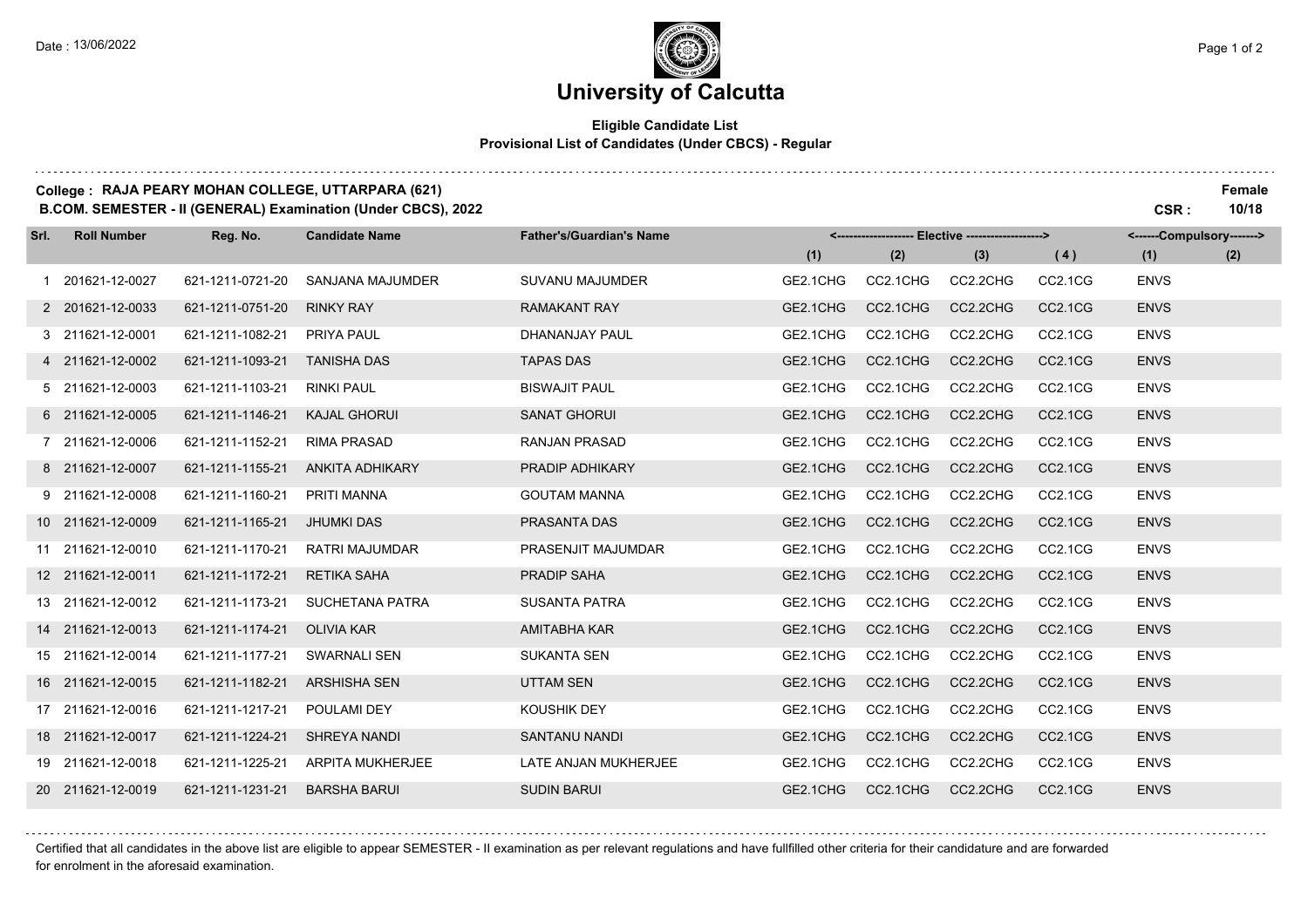#### **Eligible Candidate List Provisional List of Candidates (Under CBCS) - Regular**

#### **College : RAJA PEARY MOHAN COLLEGE, UTTARPARA (621) Female B.COM. SEMESTER - II (GENERAL) Examination (Under CBCS), 2022 CSR : 10/18**

**Reg. No. (1) (2) (3) Srl. Roll Number Candidate Name Father's/Guardian's Name <------------------- Elective -------------------> (1) (2) <------Compulsory-------> ( 4 )** 211621-12-0020 621-1211-1235-21 RUPSA SAHA GOUTAM SAHA GE2.1CHG CC2.1CHG CC2.2CHG CC2.1CG ENVS 211621-12-0021 621-1211-1247-21 BRATATI MUKHERJEE SRIKUMAR MUKHERJEE GE2.1CHG CC2.1CHG CC2.2CHG CC2.1CG ENVS 211621-12-0022 621-1212-1084-21 ADWITIA BISWAS BAPPADITYA BISWAS GE2.1CHG CC2.1CHG CC2.2CHG CC2.1CG ENVS 211621-12-0023 621-1212-1091-21 NANDINI BISWAS NEMAI BISWAS GE2.1CHG CC2.1CHG CC2.2CHG CC2.1CG ENVS 211621-12-0024 621-1212-1097-21 SANCHITA DAS SHRIKANTA DAS GE2.1CHG CC2.1CHG CC2.2CHG CC2.1CG ENVS 211621-12-0025 621-1212-1110-21 PRIYANKA DAS BISHNUPADA DAS GE2.1CHG CC2.1CHG CC2.2CHG CC2.1CG ENVS 211621-12-0026 621-1212-1124-21 MOUSUMI MONDAL RANAJIT MONDAL GE2.1CHG CC2.1CHG CC2.2CHG CC2.1CG ENVS 211621-12-0027 621-1212-1150-21 NIKITA RAJAK RAJENDRA RAJAK GE2.1CHG CC2.1CHG CC2.2CHG CC2.1CG ENVS 211621-12-0028 621-1212-1245-21 PRIANKA BISWAS SANJIB BISWAS GE2.1CHG CC2.1CHG CC2.2CHG CC2.1CG ENVS 211621-12-0029 621-1214-1108-21 ANISHA PAL MANICK CHANDRA PAL GE2.1CHG CC2.1CHG CC2.2CHG CC2.1CG ENVS 211621-12-0031 621-1214-1129-21 PRITHA KARMAKAR SAMBHU NATH KARMAKAR GE2.1CHG CC2.1CHG CC2.2CHG CC2.1CG ENVS 211621-12-0032 621-1214-1139-21 RANU PAL GOBARDHAN PAL GE2.1CHG CC2.1CHG CC2.2CHG CC2.1CG ENVS 211621-12-0033 621-1215-1090-21 SURIYA KHATUN SANOWAR ALI GE2.1CHG CC2.1CHG CC2.2CHG CC2.1CG ENVS 211621-12-0035 621-1211-1305-21 DISHA BHAGAT DEEPAK BHAGAT GE2.1CHG CC2.1CHG CC2.2CHG CC2.1CG ENVS 211621-12-0036 621-1211-1306-21 TIYASA DUTTA SHAMBHU CHARAN DUTTA GE2.1CHG CC2.1CHG CC2.2CHG CC2.1CG ENVS 211621-12-0037 621-1211-1307-21 SNEHA SHARMA BATTU SHARMA GE2.1CHG CC2.1CHG CC2.2CHG CC2.1CG ENVS 211621-12-0038 621-1211-1308-21 PRENA SHAW RADHESHYAM SHAW GE2.1CHG CC2.1CHG CC2.2CHG CC2.1CG ENVS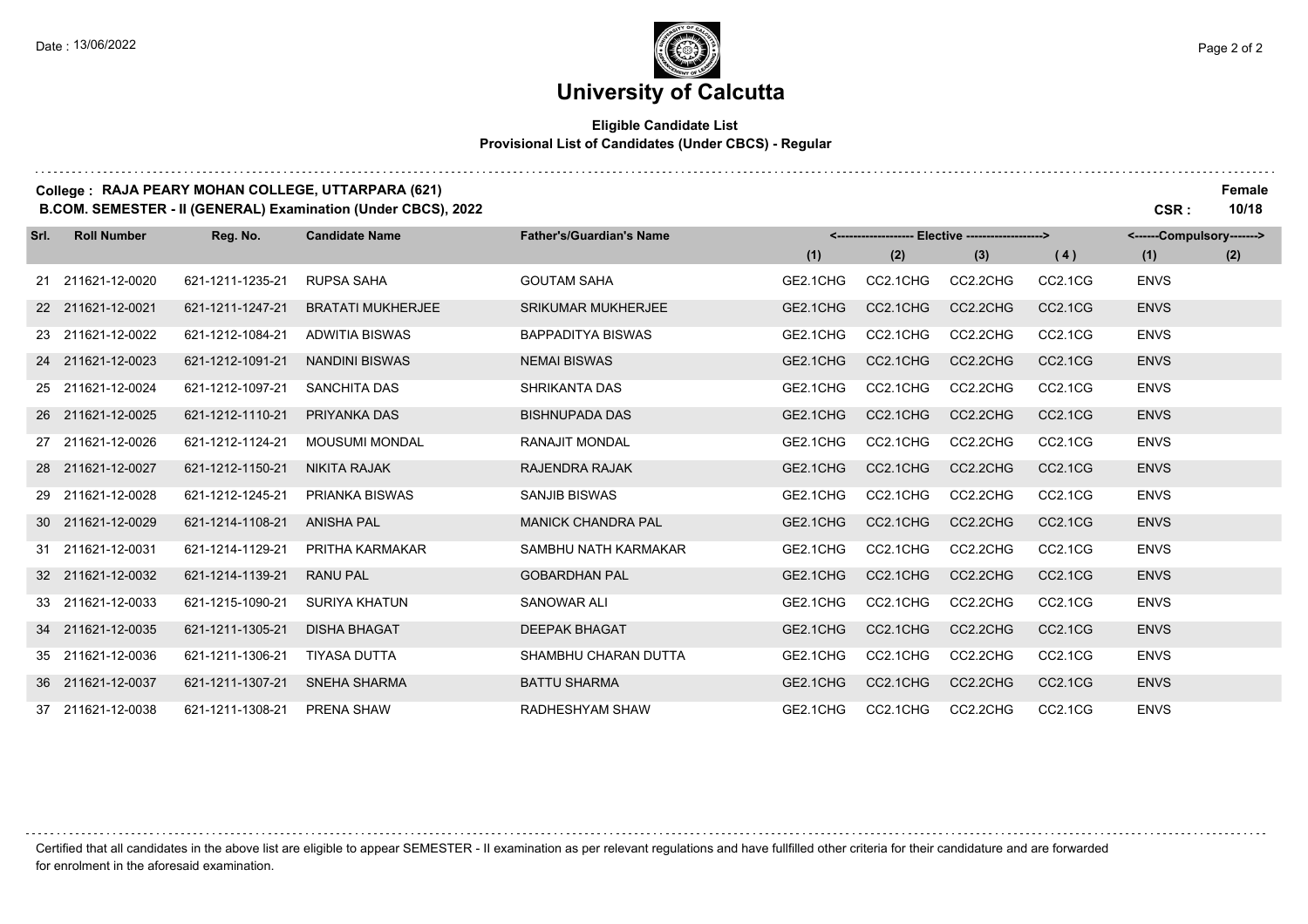# **University of Calcutta**

#### **Eligible Candidate List Provisional List of Candidates (Under CBCS) - Regular**

### **College : RAJA PEARY MOHAN COLLEGE, UTTARPARA (621) Male**

**B.COM. SEMESTER - II (GENERAL) Examination (Under CBCS), 2022 CSR : 10/18**

| Srl. | <b>Roll Number</b> | Reg. No.         | <b>Candidate Name</b>       | <b>Father's/Guardian's Name</b> | <-------------------- Elective -------------------> |          |          |                                  | <------Compulsory-------> |     |
|------|--------------------|------------------|-----------------------------|---------------------------------|-----------------------------------------------------|----------|----------|----------------------------------|---------------------------|-----|
|      |                    |                  |                             |                                 | (1)                                                 | (2)      | (3)      | (4)                              | (1)                       | (2) |
|      | 1 191621-22-0004   | 621-1111-1363-19 | <b>ABHIRUP GHOSH</b>        | <b>BHOLANATH GHOSH</b>          | GE2.1CHG                                            | CC2.1CHG | CC2.2CHG | CC2.1CG                          | <b>ENVS</b>               |     |
|      | 2 191621-22-0011   | 621-1112-1239-19 | <b>AMIT JAISWARA</b>        | <b>JOGINDAR JAISWARA</b>        | GE2.1CHG                                            | CC2.1CHG | CC2.2CHG | CC2.1CG                          | <b>ENVS</b>               |     |
|      | 3 191621-22-0012   | 621-1111-1267-19 | <b>AMIT SING</b>            | <b>MANGAL SING</b>              | GE2.1CHG                                            | CC2.1CHG | CC2.2CHG | CC2.1CG                          | <b>ENVS</b>               |     |
|      | 4 191621-22-0029   | 621-1111-1343-19 | <b>BUBAI SAHOO</b>          | SWAPAN SAHOO                    | GE2.1CHG                                            | CC2.1CHG | CC2.2CHG | CC2.1CG                          | <b>ENVS</b>               |     |
|      | 5 191621-22-0041   | 621-1114-1407-19 | <b>JAYANTA ROY KARMAKAR</b> | JAGANNATH ROY KARMAKAR          | GE2.1CHG                                            | CC2.1CHG | CC2.2CHG | CC2.1CG                          | <b>ENVS</b>               |     |
|      | 6 191621-22-0043   | 621-1111-1420-19 | <b>JOY DAS</b>              | <b>MALAY DAS</b>                | GE2.1CHG                                            | CC2.1CHG | CC2.2CHG | CC2.1CG                          | <b>ENVS</b>               |     |
|      | 7 191621-22-0077   | 621-1114-1236-19 | RAHUL SADHUKHAN             | NARAYAN SADHUKHAN               | GE2.1CHG                                            | CC2.1CHG | CC2.2CHG | CC2.1CG                          | <b>ENVS</b>               |     |
|      | 8 191621-22-0078   | 621-1112-1298-19 | <b>RAJ KUMAR DAS</b>        | PRARTHANA DAS                   | GE2.1CHG                                            | CC2.1CHG | CC2.2CHG | CC2.1CG                          | <b>ENVS</b>               |     |
|      | 9 191621-22-0084   | 621-1111-1268-19 | <b>RITWICK PAUL</b>         | PRABIR KUMAR PAUL               | GE2.1CHG                                            | CC2.1CHG | CC2.2CHG | CC2.1CG                          | <b>ENVS</b>               |     |
|      | 10 191621-22-0097  | 621-1112-1295-19 | <b>SANDIP MAJI</b>          | <b>SAILO MAJI</b>               | GE2.1CHG                                            | CC2.1CHG | CC2.2CHG | CC2.1CG                          | <b>ENVS</b>               |     |
|      | 11 191621-22-0099  | 621-1115-1289-19 | SANNYAJ ALI MALLICK         | SAHADAT ALI MALLICK             | GE2.1CHG                                            | CC2.1CHG | CC2.2CHG | CC2.1CG                          | <b>ENVS</b>               |     |
|      | 12 191621-22-0100  | 621-1114-1248-19 | SANTU KUMAR DHARA           | <b>RAJ KUMAR DHARA</b>          | GE2.1CHG                                            | CC2.1CHG | CC2.2CHG | CC <sub>2.1</sub> C <sub>G</sub> | <b>ENVS</b>               |     |
|      | 13 191621-22-0102  | 621-1111-1254-19 | SATYAJIT DAS                | <b>BAIDYANATH DAS</b>           | GE2.1CHG                                            | CC2.1CHG | CC2.2CHG | CC2.1CG                          | <b>ENVS</b>               |     |
|      | 14 191621-22-0110  | 621-1111-1418-19 | SHUBHANGKAR DAS             | <b>DILIP DAS</b>                | GE2.1CHG                                            | CC2.1CHG | CC2.2CHG | CC2.1CG                          | <b>ENVS</b>               |     |
|      | 15 191621-22-0136  | 621-1114-1282-19 | SUBHAJIT NANDI              | RANJIT NANDI                    | GE2.1CHG                                            | CC2.1CHG | CC2.2CHG | CC2.1CG                          | <b>ENVS</b>               |     |
|      | 16 191621-22-0154  | 621-1111-1322-19 | <b>SWARUP DAS</b>           | <b>JOYDEB DAS</b>               | GE2.1CHG                                            | CC2.1CHG | CC2.2CHG | CC2.1CG                          | <b>ENVS</b>               |     |
|      | 17 191621-22-0156  | 621-1111-1411-19 | <b>URJEET NANDI</b>         | <b>BISWAJIT NANDI</b>           | GE2.1CHG                                            | CC2.1CHG | CC2.2CHG | CC2.1CG                          | <b>ENVS</b>               |     |
|      | 18 201621-22-0040  | 621-1111-0706-20 | <b>ARUP MAJUMDER</b>        | <b>BIDYUT MAJUMDER</b>          | GE2.1CHG                                            | CC2.1CHG | CC2.2CHG | CC2.1CG                          | <b>ENVS</b>               |     |
|      | 19 201621-22-0062  | 621-1111-0737-20 | RONI MONDAL                 | <b>SANJOY MONDAL</b>            | GE2.1CHG                                            | CC2.1CHG | CC2.2CHG | CC2.1CG                          | <b>ENVS</b>               |     |
|      | 20 201621-22-0066  | 621-1111-0743-20 | <b>BHARAT KUMAR DEY</b>     | <b>JAGANNATH DEY</b>            | GE2.1CHG                                            | CC2.1CHG | CC2.2CHG | CC2.1CG                          | <b>ENVS</b>               |     |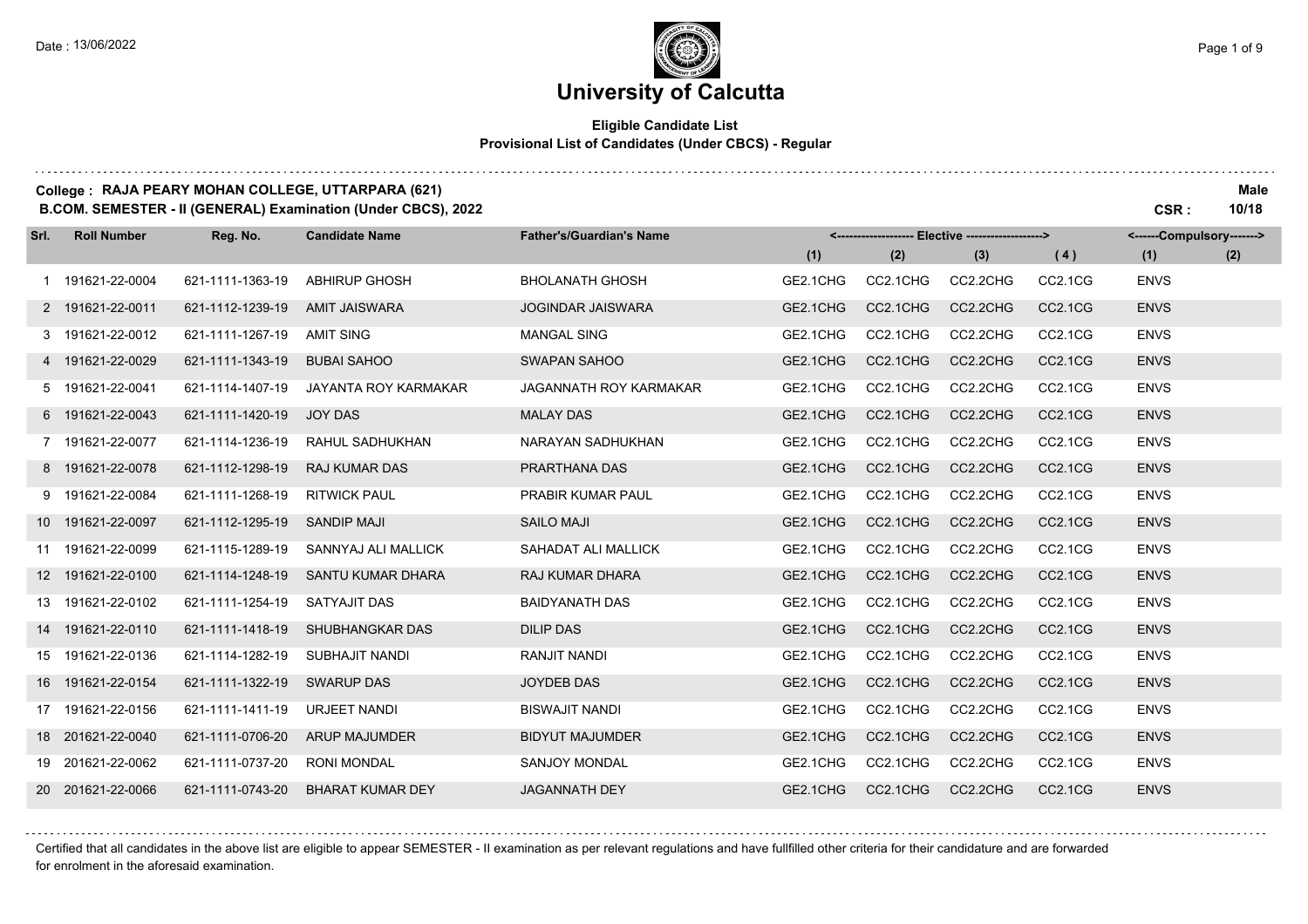. . . . . . . .

### **University of Calcutta**

#### **Eligible Candidate List Provisional List of Candidates (Under CBCS) - Regular**

### **College : RAJA PEARY MOHAN COLLEGE, UTTARPARA (621) Male**

**B.COM. SEMESTER - II (GENERAL) Examination (Under CBCS), 2022 CSR : 10/18**

| Srl. | <b>Roll Number</b> | Reg. No.         | <b>Candidate Name</b>     | <b>Father's/Guardian's Name</b> | <-------------------- Elective -------------------> |          |          |                                  | <------Compulsory-------> |     |
|------|--------------------|------------------|---------------------------|---------------------------------|-----------------------------------------------------|----------|----------|----------------------------------|---------------------------|-----|
|      |                    |                  |                           |                                 | (1)                                                 | (2)      | (3)      | (4)                              | (1)                       | (2) |
|      | 21 201621-22-0074  | 621-1111-0757-20 | <b>SK SALAHUDDIN</b>      | <b>SK KUTUBUDDIN</b>            | GE2.1CHG                                            | CC2.1CHG | CC2.2CHG | CC2.1CG                          | <b>ENVS</b>               |     |
|      | 22 201621-22-0102  | 621-1112-0650-20 | <b>SRIRUP BISWAS</b>      | <b>KRISHNA BISWAS</b>           | GE2.1CHG                                            | CC2.1CHG | CC2.2CHG | CC2.1CG                          | <b>ENVS</b>               |     |
|      | 23 211621-22-0001  | 621-1111-1083-21 | <b>RAHUL DAS</b>          | <b>GOURANGA DAS</b>             | GE2.1CHG                                            | CC2.1CHG | CC2.2CHG | CC2.1CG                          | <b>ENVS</b>               |     |
|      | 24 211621-22-0002  | 621-1111-1089-21 | <b>ROHIT PODDAR</b>       | <b>MANIK PODDAR</b>             | GE2.1CHG                                            | CC2.1CHG | CC2.2CHG | CC2.1CG                          | <b>ENVS</b>               |     |
|      | 25 211621-22-0003  | 621-1111-1104-21 | ANIK SAHA CHOWDHURY       | AVIJIT SAHA CHOWDHURY           | GE2.1CHG                                            | CC2.1CHG | CC2.2CHG | CC2.1CG                          | <b>ENVS</b>               |     |
|      | 26 211621-22-0004  | 621-1111-1105-21 | <b>SAYAN NANDI</b>        | <b>DIPAK NANDI</b>              | GE2.1CHG                                            | CC2.1CHG | CC2.2CHG | CC2.1CG                          | <b>ENVS</b>               |     |
|      | 27 211621-22-0005  | 621-1111-1111-21 | <b>CHINMAY DAS</b>        | <b>GOUTAM DAS</b>               | GE2.1CHG                                            | CC2.1CHG | CC2.2CHG | CC2.1CG                          | <b>ENVS</b>               |     |
|      | 28 211621-22-0006  | 621-1111-1114-21 | <b>BIPROKASH KARMAKAR</b> | <b>BIKASH KARMAKAR</b>          | GE2.1CHG                                            | CC2.1CHG | CC2.2CHG | CC2.1CG                          | <b>ENVS</b>               |     |
|      | 29 211621-22-0007  | 621-1111-1116-21 | SOURODEEP DEY             | <b>LATE ASHOKE DEY</b>          | GE2.1CHG                                            | CC2.1CHG | CC2.2CHG | CC2.1CG                          | <b>ENVS</b>               |     |
|      | 30 211621-22-0008  | 621-1111-1119-21 | <b>SAYAN GHOSH</b>        | <b>KAMAL GHOSH</b>              | GE2.1CHG                                            | CC2.1CHG | CC2.2CHG | CC2.1CG                          | <b>ENVS</b>               |     |
|      | 31 211621-22-0009  | 621-1111-1122-21 | <b>KAUSHIK DAS</b>        | <b>GANESH CHANDRA DAS</b>       | GE2.1CHG                                            | CC2.1CHG | CC2.2CHG | CC2.1CG                          | <b>ENVS</b>               |     |
|      | 32 211621-22-0010  | 621-1111-1126-21 | <b>KUNTAL DAS</b>         | <b>TAPAN DAS</b>                | GE2.1CHG                                            | CC2.1CHG | CC2.2CHG | CC2.1CG                          | <b>ENVS</b>               |     |
|      | 33 211621-22-0011  | 621-1111-1136-21 | SWAPNADEEP LAHA           | RAJENDRA KUMAR LAHA             | GE2.1CHG                                            | CC2.1CHG | CC2.2CHG | CC <sub>2.1</sub> C <sub>G</sub> | <b>ENVS</b>               |     |
|      | 34 211621-22-0012  | 621-1111-1140-21 | <b>AKASH GANGOWAR</b>     | <b>BECHA GANGOWAR</b>           | GE2.1CHG                                            | CC2.1CHG | CC2.2CHG | CC2.1CG                          | <b>ENVS</b>               |     |
|      | 35 211621-22-0013  | 621-1111-1145-21 | <b>SUPRATIM JANA</b>      | SUPRIYO JANA                    | GE2.1CHG                                            | CC2.1CHG | CC2.2CHG | CC2.1CG                          | <b>ENVS</b>               |     |
|      | 36 211621-22-0014  | 621-1111-1154-21 | <b>AYUSH DUTTA</b>        | <b>ATANU DUTTA</b>              | GE2.1CHG                                            | CC2.1CHG | CC2.2CHG | CC2.1CG                          | <b>ENVS</b>               |     |
|      | 37 211621-22-0015  | 621-1111-1156-21 | <b>AVIK CHATTERJEE</b>    | ABHAY KUMAR CHATTERJEE          | GE2.1CHG                                            | CC2.1CHG | CC2.2CHG | CC2.1CG                          | <b>ENVS</b>               |     |
|      | 38 211621-22-0016  | 621-1111-1157-21 | <b>ANIKESH NASKAR</b>     | PINAKI NASKAR                   | GE2.1CHG                                            | CC2.1CHG | CC2.2CHG | CC2.1CG                          | <b>ENVS</b>               |     |
|      | 39 211621-22-0017  | 621-1111-1158-21 | <b>SAYAN DAS</b>          | <b>SENTU DAS</b>                | GE2.1CHG                                            | CC2.1CHG | CC2.2CHG | CC2.1CG                          | <b>ENVS</b>               |     |
|      | 40 211621-22-0018  | 621-1111-1159-21 | <b>ANIMIKH MUKHERJEE</b>  | <b>BIKASH MUKHERJEE</b>         | GE2.1CHG                                            | CC2.1CHG | CC2.2CHG | CC2.1CG                          | <b>ENVS</b>               |     |

Certified that all candidates in the above list are eligible to appear SEMESTER - II examination as per relevant regulations and have fullfilled other criteria for their candidature and are forwarded for enrolment in the aforesaid examination.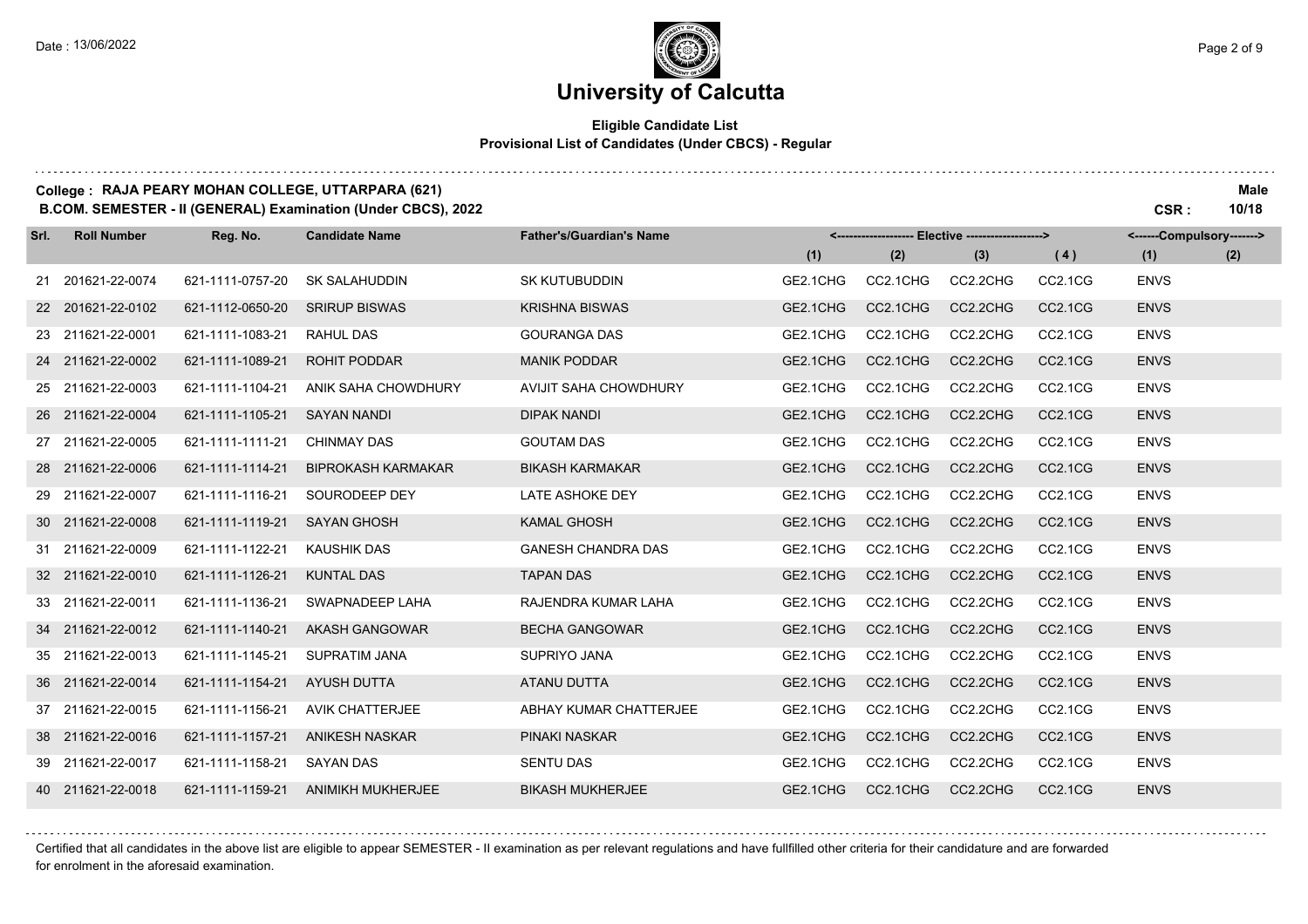. . . . . . . .

## **University of Calcutta**

#### **Eligible Candidate List Provisional List of Candidates (Under CBCS) - Regular**

### **College : RAJA PEARY MOHAN COLLEGE, UTTARPARA (621) Male**

**B.COM. SEMESTER - II (GENERAL) Examination (Under CBCS), 2022 CSR : 10/18**

| Srl. | <b>Roll Number</b> | Reg. No.         | <b>Candidate Name</b> | <b>Father's/Guardian's Name</b> |          |          | <-------------------- Elective -------------------> |                                  | <------Compulsory-------> |     |
|------|--------------------|------------------|-----------------------|---------------------------------|----------|----------|-----------------------------------------------------|----------------------------------|---------------------------|-----|
|      |                    |                  |                       |                                 | (1)      | (2)      | (3)                                                 | (4)                              | (1)                       | (2) |
|      | 41 211621-22-0019  | 621-1111-1161-21 | <b>ANKAN BHOWMICK</b> | <b>SAMIR BHOWMICK</b>           | GE2.1CHG | CC2.1CHG | CC2.2CHG                                            | CC2.1CG                          | <b>ENVS</b>               |     |
|      | 42 211621-22-0020  | 621-1111-1162-21 | SANTANU CHAKRABORTY   | LATE SUJIT CHAKRABORTY          | GE2.1CHG | CC2.1CHG | CC2.2CHG                                            | CC2.1CG                          | <b>ENVS</b>               |     |
|      | 43 211621-22-0021  | 621-1111-1163-21 | SUPRIYO CHAKRABORTY   | KANULAL CHAKRABORTY             | GE2.1CHG | CC2.1CHG | CC2.2CHG                                            | CC <sub>2.1</sub> C <sub>G</sub> | <b>ENVS</b>               |     |
|      | 44 211621-22-0022  | 621-1111-1164-21 | <b>SACHIN DEY</b>     | SHIBSHANKAR DEY                 | GE2.1CHG | CC2.1CHG | CC2.2CHG                                            | CC2.1CG                          | <b>ENVS</b>               |     |
|      | 45 211621-22-0023  | 621-1111-1166-21 | <b>MANAS DAS</b>      | UTTAM DAS                       | GE2.1CHG | CC2.1CHG | CC2.2CHG                                            | CC2.1CG                          | <b>ENVS</b>               |     |
|      | 46 211621-22-0024  | 621-1111-1167-21 | <b>SUVOJIT SANBUI</b> | <b>SWAPAN SANBUI</b>            | GE2.1CHG | CC2.1CHG | CC2.2CHG                                            | CC2.1CG                          | <b>ENVS</b>               |     |
|      | 47 211621-22-0025  | 621-1111-1168-21 | <b>DEEP PARAMANIK</b> | <b>DILIP PARAMANIK</b>          | GE2.1CHG | CC2.1CHG | CC2.2CHG                                            | CC2.1CG                          | <b>ENVS</b>               |     |
|      | 48 211621-22-0026  | 621-1111-1169-21 | <b>UTSAB KOLEY</b>    | <b>UTTAM KOLEY</b>              | GE2.1CHG | CC2.1CHG | CC2.2CHG                                            | CC2.1CG                          | <b>ENVS</b>               |     |
|      | 49 211621-22-0027  | 621-1111-1171-21 | <b>BISHAL SHAW</b>    | <b>MANTU SHAW</b>               | GE2.1CHG | CC2.1CHG | CC2.2CHG                                            | CC <sub>2.1</sub> C <sub>G</sub> | <b>ENVS</b>               |     |
|      | 50 211621-22-0029  | 621-1111-1176-21 | <b>ABHIJIT DAS</b>    | <b>BISWANATH DAS</b>            | GE2.1CHG | CC2.1CHG | CC2.2CHG                                            | CC2.1CG                          | <b>ENVS</b>               |     |
|      | 51 211621-22-0030  | 621-1111-1178-21 | <b>SAIKAT RAWLA</b>   | <b>SANKAR RAWLA</b>             | GE2.1CHG | CC2.1CHG | CC2.2CHG                                            | CC2.1CG                          | <b>ENVS</b>               |     |
|      | 52 211621-22-0031  | 621-1111-1179-21 | <b>SAMRAT PAUL</b>    | <b>SAMIRAN PAUL</b>             | GE2.1CHG | CC2.1CHG | CC2.2CHG                                            | CC2.1CG                          | <b>ENVS</b>               |     |
|      | 53 211621-22-0032  | 621-1111-1181-21 | ROHIT DAS             | <b>DILIP DAS</b>                | GE2.1CHG | CC2.1CHG | CC2.2CHG                                            | CC <sub>2.1</sub> C <sub>G</sub> | <b>ENVS</b>               |     |
|      | 54 211621-22-0033  | 621-1111-1183-21 | <b>PULOK DAS</b>      | <b>GOPAL DAS</b>                | GE2.1CHG | CC2.1CHG | CC2.2CHG                                            | CC2.1CG                          | <b>ENVS</b>               |     |
|      | 55 211621-22-0034  | 621-1111-1184-21 | <b>TUHIN DUTTA</b>    | <b>DIPAK DUTTA</b>              | GE2.1CHG | CC2.1CHG | CC2.2CHG                                            | CC <sub>2.1</sub> C <sub>G</sub> | <b>ENVS</b>               |     |
|      | 56 211621-22-0035  | 621-1111-1185-21 | <b>AMIT DEB</b>       | <b>ASHOKE DEB</b>               | GE2.1CHG | CC2.1CHG | CC2.2CHG                                            | CC2.1CG                          | <b>ENVS</b>               |     |
|      | 57 211621-22-0036  | 621-1111-1186-21 | <b>SUBHOJIT SAHA</b>  | <b>SEKHAR SAHA</b>              | GE2.1CHG | CC2.1CHG | CC2.2CHG                                            | CC2.1CG                          | <b>ENVS</b>               |     |
|      | 58 211621-22-0037  | 621-1111-1187-21 | <b>KRISHNENDU DAS</b> | <b>RABIN DAS</b>                | GE2.1CHG | CC2.1CHG | CC2.2CHG                                            | CC2.1CG                          | <b>ENVS</b>               |     |
|      | 59 211621-22-0038  | 621-1111-1188-21 | <b>SAYAN PAL</b>      | PRANAY PAL                      | GE2.1CHG | CC2.1CHG | CC2.2CHG                                            | CC2.1CG                          | <b>ENVS</b>               |     |
|      | 60 211621-22-0039  | 621-1111-1189-21 | ADYASHIS CHAKRABORTY  | LATE SHYAMAL CHAKRABORTY        | GE2.1CHG | CC2.1CHG | CC2.2CHG                                            | CC2.1CG                          | <b>ENVS</b>               |     |

Certified that all candidates in the above list are eligible to appear SEMESTER - II examination as per relevant regulations and have fullfilled other criteria for their candidature and are forwarded for enrolment in the aforesaid examination.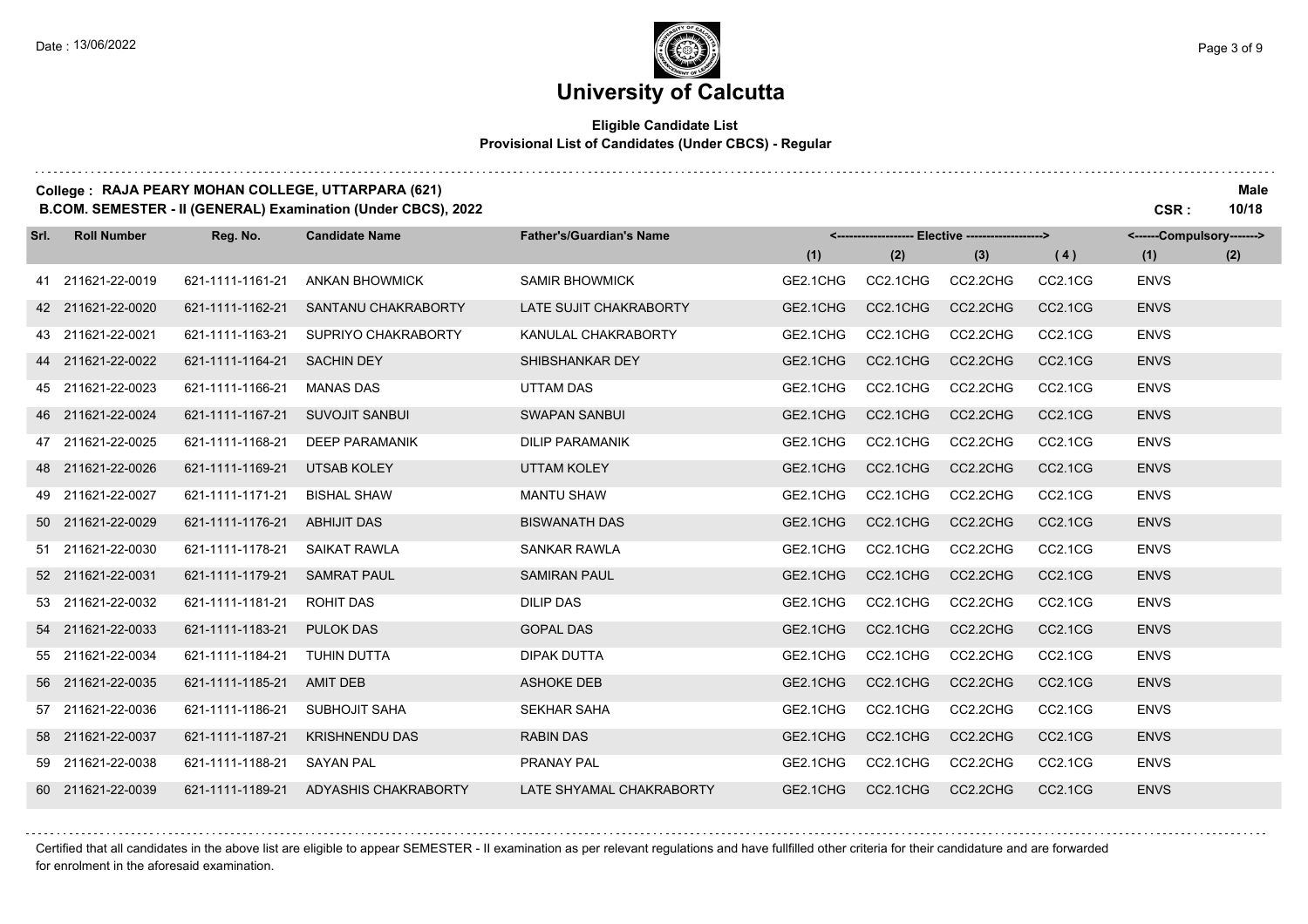# **University of Calcutta**

#### **Eligible Candidate List Provisional List of Candidates (Under CBCS) - Regular**

|      | College: RAJA PEARY MOHAN COLLEGE, UTTARPARA (621)<br>B.COM. SEMESTER - II (GENERAL) Examination (Under CBCS), 2022<br>CSR: |                  |                        |                                 |          |          |                                                   |                |                           |     |
|------|-----------------------------------------------------------------------------------------------------------------------------|------------------|------------------------|---------------------------------|----------|----------|---------------------------------------------------|----------------|---------------------------|-----|
| Srl. | <b>Roll Number</b>                                                                                                          | Reg. No.         | <b>Candidate Name</b>  | <b>Father's/Guardian's Name</b> |          |          | <------------------- Elective ------------------> |                | <------Compulsory-------> |     |
|      |                                                                                                                             |                  |                        |                                 | (1)      | (2)      | (3)                                               | (4)            | (1)                       | (2) |
|      | 61 211621-22-0040                                                                                                           | 621-1111-1190-21 | SANDIPAN CHAKRABORTY   | PANKAJ CHAKRABORTY              | GE2.1CHG | CC2.1CHG | CC2.2CHG                                          | CC2.1CG        | <b>ENVS</b>               |     |
|      | 62 211621-22-0041                                                                                                           | 621-1111-1191-21 | <b>TANMOY ADHIKARI</b> | LATE TAPAN ADHIKARI             | GE2.1CHG | CC2.1CHG | CC2.2CHG                                          | CC2.1CG        | <b>ENVS</b>               |     |
|      | 63 211621-22-0042                                                                                                           | 621-1111-1192-21 | SK SAHARI RAHAMAN      | SK SARJU RAHAMAN                | GE2.1CHG | CC2.1CHG | CC2.2CHG                                          | CC2.1CG        | <b>ENVS</b>               |     |
|      | 64 211621-22-0043                                                                                                           | 621-1111-1193-21 | <b>RAHUL BANIK</b>     | <b>RATAN LAL BANIK</b>          | GE2.1CHG | CC2.1CHG | CC2.2CHG                                          | CC2.1CG        | <b>ENVS</b>               |     |
|      | 65 211621-22-0044                                                                                                           | 621-1111-1194-21 | SOMNATH KARMAKAR       | PROHALAD KARMAKAR               | GE2.1CHG | CC2.1CHG | CC2.2CHG                                          | CC2.1CG        | <b>ENVS</b>               |     |
|      | 66 211621-22-0045                                                                                                           | 621-1111-1195-21 | <b>MITHUN GANAPATI</b> | <b>MADHAB GANAPATI</b>          | GE2.1CHG | CC2.1CHG | CC2.2CHG                                          | CC2.1CG        | <b>ENVS</b>               |     |
|      | 67 211621-22-0046                                                                                                           | 621-1111-1196-21 | SOUMYAJIT BHATTACHARYA | SUBIR KUMAR BHATTACHARYA        | GE2.1CHG | CC2.1CHG | CC2.2CHG                                          | CC2.1CG        | <b>ENVS</b>               |     |
|      | 68 211621-22-0047                                                                                                           | 621-1111-1197-21 | <b>SAYAN GHOSH</b>     | <b>SUMIT GHOSH</b>              | GE2.1CHG | CC2.1CHG | CC2.2CHG                                          | CC2.1CG        | <b>ENVS</b>               |     |
|      | 69 211621-22-0048                                                                                                           | 621-1111-1198-21 | <b>SUDEB PAUL</b>      | <b>BASUDEB PAUL</b>             | GE2.1CHG | CC2.1CHG | CC2.2CHG                                          | CC2.1CG        | <b>ENVS</b>               |     |
|      | 70 211621-22-0049                                                                                                           | 621-1111-1199-21 | <b>ROHON DEY</b>       | <b>RATAN DEY</b>                | GE2.1CHG | CC2.1CHG | CC2.2CHG                                          | CC2.1CG        | <b>ENVS</b>               |     |
|      | 71 211621-22-0050                                                                                                           | 621-1111-1200-21 | <b>SREEJIT BOSE</b>    | PANCHANAN BOSE                  | GE2.1CHG | CC2.1CHG | CC2.2CHG                                          | CC2.1CG        | <b>ENVS</b>               |     |
|      | 72 211621-22-0051                                                                                                           | 621-1111-1201-21 | <b>PRITAM DAS</b>      | <b>SENTU DAS</b>                | GE2.1CHG | CC2.1CHG | CC2.2CHG                                          | <b>CC2.1CG</b> | <b>ENVS</b>               |     |
|      | 73 211621-22-0052                                                                                                           | 621-1111-1202-21 | PAPAI AICH             | <b>JITENDRA NATH AICH</b>       | GE2.1CHG | CC2.1CHG | CC2.2CHG                                          | CC2.1CG        | <b>ENVS</b>               |     |
|      | 74 211621-22-0053                                                                                                           | 621-1111-1203-21 | <b>PRADIPTO NATH</b>   | <b>JOYDEB NATH</b>              | GE2.1CHG | CC2.1CHG | CC2.2CHG                                          | <b>CC2.1CG</b> | <b>ENVS</b>               |     |
|      | 75 211621-22-0054                                                                                                           | 621-1111-1204-21 | SOUMODIP MUKHERJEE     | PRASANNA MUKHERJEE              | GE2.1CHG | CC2.1CHG | CC2.2CHG                                          | CC2.1CG        | <b>ENVS</b>               |     |
|      | 76 211621-22-0055                                                                                                           | 621-1111-1205-21 | <b>BISWAJIT PANDIT</b> | <b>GANESH PANDIT</b>            | GE2.1CHG | CC2.1CHG | CC2.2CHG                                          | CC2.1CG        | <b>ENVS</b>               |     |
|      | 77 211621-22-0056                                                                                                           | 621-1111-1206-21 | <b>REEK BISWAS</b>     | <b>BIDHAN BISWAS</b>            | GE2.1CHG | CC2.1CHG | CC2.2CHG                                          | CC2.1CG        | <b>ENVS</b>               |     |
|      | 78 211621-22-0057                                                                                                           | 621-1111-1207-21 | <b>SOURAJIT SAHA</b>   | <b>AVIJIT SAHA</b>              | GE2.1CHG | CC2.1CHG | CC2.2CHG                                          | CC2.1CG        | <b>ENVS</b>               |     |
| 79   | 211621-22-0058                                                                                                              | 621-1111-1208-21 | <b>MAINAK MISHRA</b>   | <b>TAPAN MISHRA</b>             | GE2.1CHG | CC2.1CHG | CC2.2CHG                                          | CC2.1CG        | <b>ENVS</b>               |     |
|      | 80 211621-22-0059                                                                                                           | 621-1111-1209-21 | PRIYOTOSH PRAMANICK    | <b>SUKUMAR PRAMANICK</b>        | GE2.1CHG | CC2.1CHG | CC2.2CHG                                          | CC2.1CG        | <b>ENVS</b>               |     |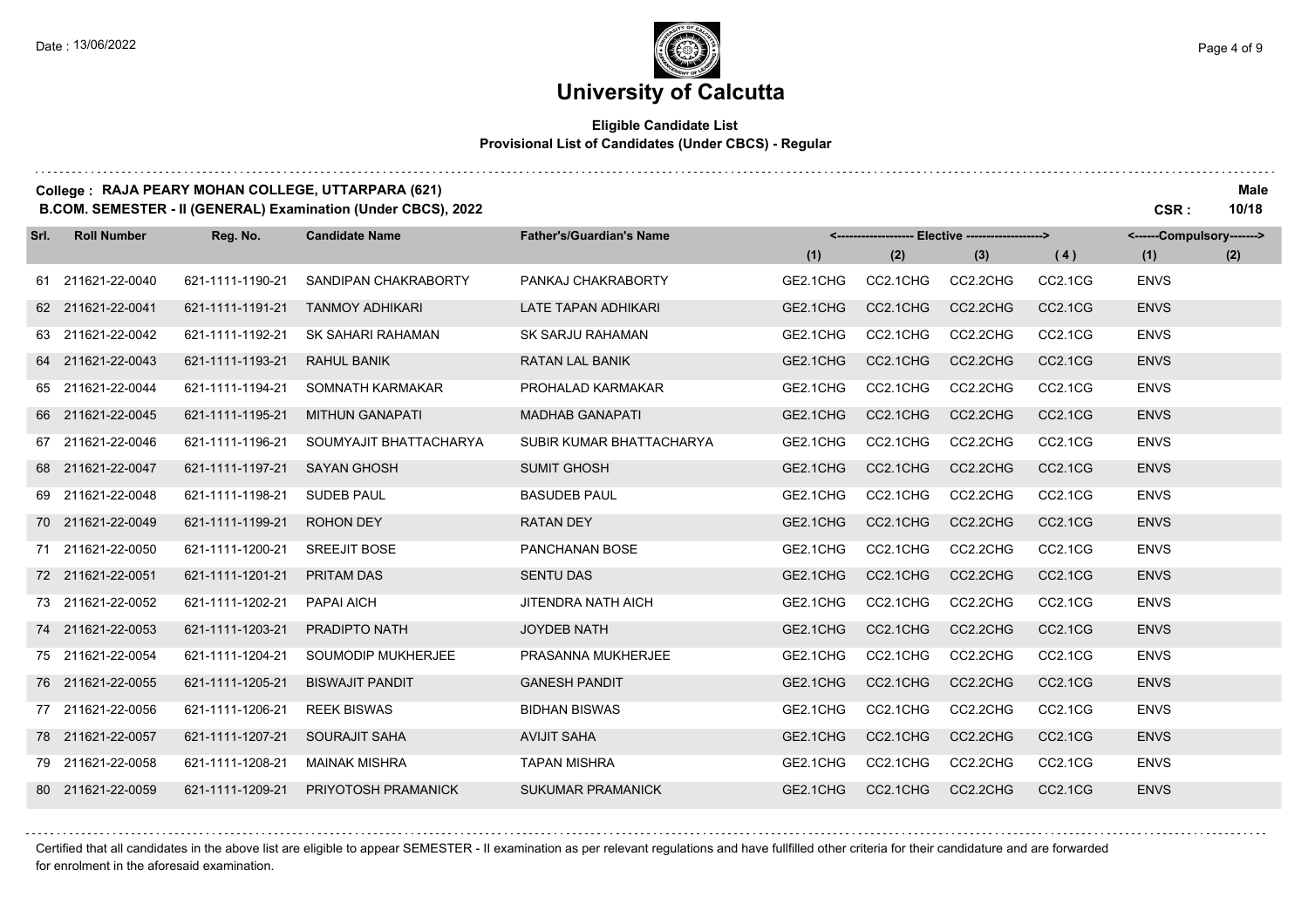#### **Eligible Candidate List Provisional List of Candidates (Under CBCS) - Regular**

| College : RAJA PEARY MOHAN COLLEGE, UTTARPARA (621) | <b>Male</b> |
|-----------------------------------------------------|-------------|
| _ _ _ _ _ _ _ _ _ _ _ _ _ _ _ _ _<br>.              | .           |

**B.COM. SEMESTER - II (GENERAL) Examination (Under CBCS), 2022 CSR : 10/18**

| Srl. | <b>Roll Number</b> | Reg. No.         | <b>Candidate Name</b>          | <b>Father's/Guardian's Name</b> | <------------------- Elective ------------------> |          |          | <------Compulsory------->        |             |     |
|------|--------------------|------------------|--------------------------------|---------------------------------|---------------------------------------------------|----------|----------|----------------------------------|-------------|-----|
|      |                    |                  |                                |                                 | (1)                                               | (2)      | (3)      | (4)                              | (1)         | (2) |
|      | 81 211621-22-0060  | 621-1111-1210-21 | RAJDWEEP MAJUMDER              | PULAK BIHARI MAJUMDER           | GE2.1CHG                                          | CC2.1CHG | CC2.2CHG | CC <sub>2.1</sub> C <sub>G</sub> | <b>ENVS</b> |     |
|      | 82 211621-22-0061  | 621-1111-1211-21 | AYAN ROY                       | <b>LATE ASIM ROY</b>            | GE2.1CHG                                          | CC2.1CHG | CC2.2CHG | <b>CC2.1CG</b>                   | <b>ENVS</b> |     |
|      | 83 211621-22-0062  | 621-1111-1212-21 | <b>BISWAJIT SAHA</b>           | <b>BALARAM SAHA</b>             | GE2.1CHG                                          | CC2.1CHG | CC2.2CHG | CC2.1CG                          | <b>ENVS</b> |     |
|      | 84 211621-22-0063  | 621-1111-1213-21 | <b>ARGHA SARKAR</b>            | <b>ARUP SARKAR</b>              | GE2.1CHG                                          | CC2.1CHG | CC2.2CHG | CC2.1CG                          | <b>ENVS</b> |     |
|      | 85 211621-22-0064  | 621-1111-1214-21 | <b>ARPAN PAUL</b>              | <b>DEEP SHANKAR PAUL</b>        | GE2.1CHG                                          | CC2.1CHG | CC2.2CHG | CC <sub>2.1</sub> C <sub>G</sub> | <b>ENVS</b> |     |
|      | 86 211621-22-0065  | 621-1111-1215-21 | SOUMICK BHARTTACHARJEE         | RAJU BHATTACHARJEE              | GE2.1CHG                                          | CC2.1CHG | CC2.2CHG | CC2.1CG                          | <b>ENVS</b> |     |
|      | 87 211621-22-0066  | 621-1111-1216-21 | <b>ARPAN DEBNATH</b>           | <b>ARUN DEBNATH</b>             | GE2.1CHG                                          | CC2.1CHG | CC2.2CHG | CC2.1CG                          | <b>ENVS</b> |     |
|      | 88 211621-22-0067  | 621-1111-1218-21 | <b>AYON PAUL</b>               | <b>PRABIR PAUL</b>              | GE2.1CHG                                          | CC2.1CHG | CC2.2CHG | <b>CC2.1CG</b>                   | <b>ENVS</b> |     |
|      | 89 211621-22-0068  | 621-1111-1219-21 | SUBHAYAN CHATTEREJEE           | SAMBHU NATH CHATTERJEE          | GE2.1CHG                                          | CC2.1CHG | CC2.2CHG | CC2.1CG                          | <b>ENVS</b> |     |
|      | 90 211621-22-0069  | 621-1111-1220-21 | <b>SHAHINUR RAHAMAN LASKAR</b> | <b>SAIFUL ISLAM LASKAR</b>      | GE2.1CHG                                          | CC2.1CHG | CC2.2CHG | CC2.1CG                          | <b>ENVS</b> |     |
|      | 91 211621-22-0070  | 621-1111-1221-21 | <b>DEBASISH SINGH</b>          | <b>DEBRAJ SINGH</b>             | GE2.1CHG                                          | CC2.1CHG | CC2.2CHG | CC2.1CG                          | <b>ENVS</b> |     |
|      | 92 211621-22-0072  | 621-1111-1223-21 | <b>RITH BANERJEE</b>           | <b>RANJIT BANERJEE</b>          | GE2.1CHG                                          | CC2.1CHG | CC2.2CHG | CC2.1CG                          | <b>ENVS</b> |     |
|      | 93 211621-22-0073  | 621-1111-1226-21 | PALLAB KUMAR PALIT             | <b>BARUN PALIT</b>              | GE2.1CHG                                          | CC2.1CHG | CC2.2CHG | CC <sub>2.1</sub> C <sub>G</sub> | <b>ENVS</b> |     |
|      | 94 211621-22-0074  | 621-1111-1227-21 | <b>SUJIT CHAKRABORTY</b>       | <b>SUSANTA CHAKRABORTY</b>      | GE2.1CHG                                          | CC2.1CHG | CC2.2CHG | CC2.1CG                          | <b>ENVS</b> |     |
|      | 95 211621-22-0075  | 621-1111-1228-21 | <b>ANURAG ROY</b>              | PARITOSH ROY                    | GE2.1CHG                                          | CC2.1CHG | CC2.2CHG | CC2.1CG                          | <b>ENVS</b> |     |
|      | 96 211621-22-0076  | 621-1111-1229-21 | <b>TANMOY KUNDU</b>            | <b>TAPAN KUNDU</b>              | GE2.1CHG                                          | CC2.1CHG | CC2.2CHG | CC2.1CG                          | <b>ENVS</b> |     |
|      | 97 211621-22-0077  | 621-1111-1232-21 | RAHUL MONDAL                   | <b>APAL MONDAL</b>              | GE2.1CHG                                          | CC2.1CHG | CC2.2CHG | CC2.1CG                          | <b>ENVS</b> |     |
|      | 98 211621-22-0078  | 621-1111-1234-21 | <b>MD JAHIR KHAN</b>           | <b>MD RASHID SHEKH</b>          | GE2.1CHG                                          | CC2.1CHG | CC2.2CHG | CC2.1CG                          | <b>ENVS</b> |     |
|      | 99 211621-22-0079  | 621-1111-1236-21 | <b>SURAJIT DAS</b>             | <b>NILESH DAS</b>               | GE2.1CHG                                          | CC2.1CHG | CC2.2CHG | CC2.1CG                          | <b>ENVS</b> |     |
|      | 100 211621-22-0080 | 621-1111-1237-21 | <b>ZIAUL HAQUE</b>             | <b>MD ZUBAIR</b>                | GE2.1CHG                                          | CC2.1CHG | CC2.2CHG | CC2.1CG                          | <b>ENVS</b> |     |

Certified that all candidates in the above list are eligible to appear SEMESTER - II examination as per relevant regulations and have fullfilled other criteria for their candidature and are forwarded for enrolment in the aforesaid examination.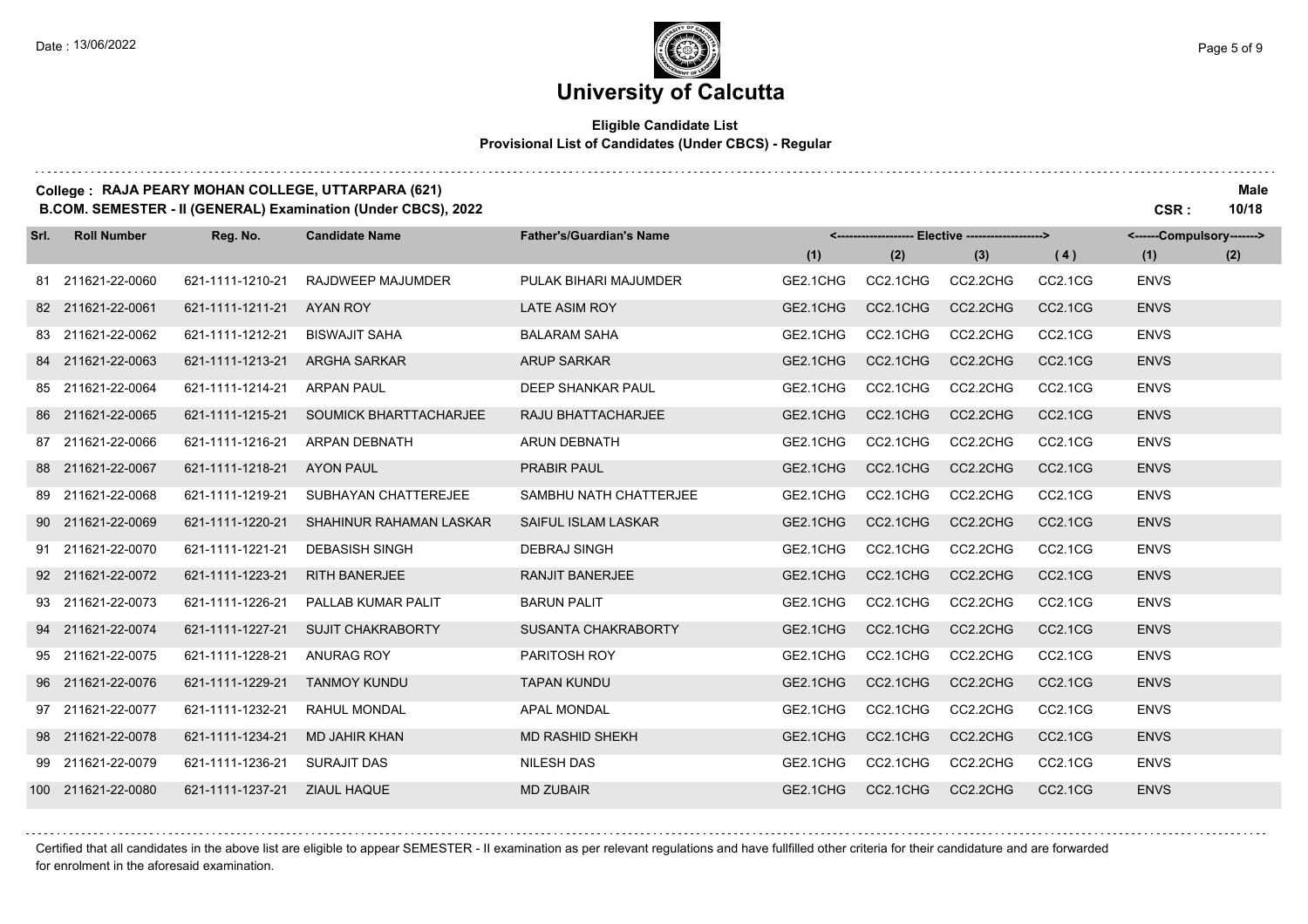## **University of Calcutta**

#### **Eligible Candidate List Provisional List of Candidates (Under CBCS) - Regular**

### **College : RAJA PEARY MOHAN COLLEGE, UTTARPARA (621) Male**

**B.COM. SEMESTER - II (GENERAL) Examination (Under CBCS), 2022 CSR : 10/18**

| Srl. | <b>Roll Number</b> | Reg. No.         | <b>Candidate Name</b>   | <b>Father's/Guardian's Name</b> | <------------------- Elective ------------------> |          |          | <------Compulsory-------> |             |     |
|------|--------------------|------------------|-------------------------|---------------------------------|---------------------------------------------------|----------|----------|---------------------------|-------------|-----|
|      |                    |                  |                         |                                 | (1)                                               | (2)      | (3)      | (4)                       | (1)         | (2) |
|      | 101 211621-22-0081 | 621-1111-1238-21 | SWARNABJA BANERJEE      | <b>SRIKUMAR BANERJEE</b>        | GE2.1CHG                                          | CC2.1CHG | CC2.2CHG | CC2.1CG                   | <b>ENVS</b> |     |
|      | 102 211621-22-0082 | 621-1111-1239-21 | <b>SHUBHAM DUTTA</b>    | <b>SANTI RANJAN DUTTA</b>       | GE2.1CHG                                          | CC2.1CHG | CC2.2CHG | CC2.1CG                   | <b>ENVS</b> |     |
|      | 103 211621-22-0083 | 621-1111-1240-21 | <b>SAHIL PANJA</b>      | RAJU PANJA                      | GE2.1CHG                                          | CC2.1CHG | CC2.2CHG | CC2.1CG                   | <b>ENVS</b> |     |
|      | 104 211621-22-0084 | 621-1111-1241-21 | SHUBHRADEEP BARUA       | <b>NILIMESH BARUA</b>           | GE2.1CHG                                          | CC2.1CHG | CC2.2CHG | CC2.1CG                   | <b>ENVS</b> |     |
|      | 105 211621-22-0085 | 621-1111-1242-21 | SUBHAYAN MITRA          | SHAYMAL KR MITRA                | GE2.1CHG                                          | CC2.1CHG | CC2.2CHG | CC2.1CG                   | <b>ENVS</b> |     |
|      | 106 211621-22-0086 | 621-1111-1243-21 | <b>DIPTYA DAS</b>       | <b>SUBRATA DAS</b>              | GE2.1CHG                                          | CC2.1CHG | CC2.2CHG | CC2.1CG                   | <b>ENVS</b> |     |
|      | 107 211621-22-0087 | 621-1111-1244-21 | <b>TUSHAR ADHIKARI</b>  | <b>ASIT ADHIKARI</b>            | GE2.1CHG                                          | CC2.1CHG | CC2.2CHG | CC2.1CG                   | <b>ENVS</b> |     |
|      | 108 211621-22-0088 | 621-1111-1246-21 | SK SAHILUDDIN ALI       | <b>SK SOHRABUDDIN</b>           | GE2.1CHG                                          | CC2.1CHG | CC2.2CHG | CC2.1CG                   | <b>ENVS</b> |     |
|      | 109 211621-22-0089 | 621-1111-1248-21 | <b>BINESH DUARY</b>     | <b>BISWANATH DUARY</b>          | GE2.1CHG                                          | CC2.1CHG | CC2.2CHG | CC2.1CG                   | <b>ENVS</b> |     |
|      | 110 211621-22-0090 | 621-1111-1249-21 | PIYANSU GANGULY         | <b>ARIJIT GANGULY</b>           | GE2.1CHG                                          | CC2.1CHG | CC2.2CHG | CC2.1CG                   | <b>ENVS</b> |     |
|      | 111 211621-22-0091 | 621-1111-1250-21 | DEBOPRIYO KAR           | <b>HARAPRASAD KAR</b>           | GE2.1CHG                                          | CC2.1CHG | CC2.2CHG | CC2.1CG                   | <b>ENVS</b> |     |
|      | 112 211621-22-0093 | 621-1112-1088-21 | <b>DEB KUMAR BISWAS</b> | SANJIB KUMAR BISWAS             | GE2.1CHG                                          | CC2.1CHG | CC2.2CHG | CC2.1CG                   | <b>ENVS</b> |     |
|      | 113 211621-22-0094 | 621-1112-1092-21 | SAIKAT SAHA             | <b>BISWANATH SAHA</b>           | GE2.1CHG                                          | CC2.1CHG | CC2.2CHG | CC2.1CG                   | <b>ENVS</b> |     |
|      | 114 211621-22-0095 | 621-1112-1094-21 | RAJ BAIDYA              | <b>SANJAY BAIDYA</b>            | GE2.1CHG                                          | CC2.1CHG | CC2.2CHG | CC2.1CG                   | <b>ENVS</b> |     |
|      | 115 211621-22-0096 | 621-1112-1095-21 | <b>RUPANKAR SARDAR</b>  | <b>GOUR SARDAR</b>              | GE2.1CHG                                          | CC2.1CHG | CC2.2CHG | CC2.1CG                   | <b>ENVS</b> |     |
|      | 116 211621-22-0097 | 621-1112-1098-21 | <b>SOUVIK SARKAR</b>    | <b>RANJIT SARKAR</b>            | GE2.1CHG                                          | CC2.1CHG | CC2.2CHG | CC2.1CG                   | <b>ENVS</b> |     |
|      | 117 211621-22-0098 | 621-1112-1099-21 | RAHUL BISWAS            | <b>BASUDEB BISWAS</b>           | GE2.1CHG                                          | CC2.1CHG | CC2.2CHG | CC2.1CG                   | <b>ENVS</b> |     |
|      | 118 211621-22-0100 | 621-1112-1102-21 | <b>DIBYENDU DAS</b>     | <b>DIPAK DAS</b>                | GE2.1CHG                                          | CC2.1CHG | CC2.2CHG | CC2.1CG                   | <b>ENVS</b> |     |
|      | 119 211621-22-0101 | 621-1112-1106-21 | <b>TAPABRATA DAS</b>    | <b>TAPAN KUMAR DAS</b>          | GE2.1CHG                                          | CC2.1CHG | CC2.2CHG | CC2.1CG                   | <b>ENVS</b> |     |
|      | 120 211621-22-0102 | 621-1112-1107-21 | <b>BISWAJIT SARDAR</b>  | <b>BIKAS SARDAR</b>             | GE2.1CHG                                          | CC2.1CHG | CC2.2CHG | CC2.1CG                   | <b>ENVS</b> |     |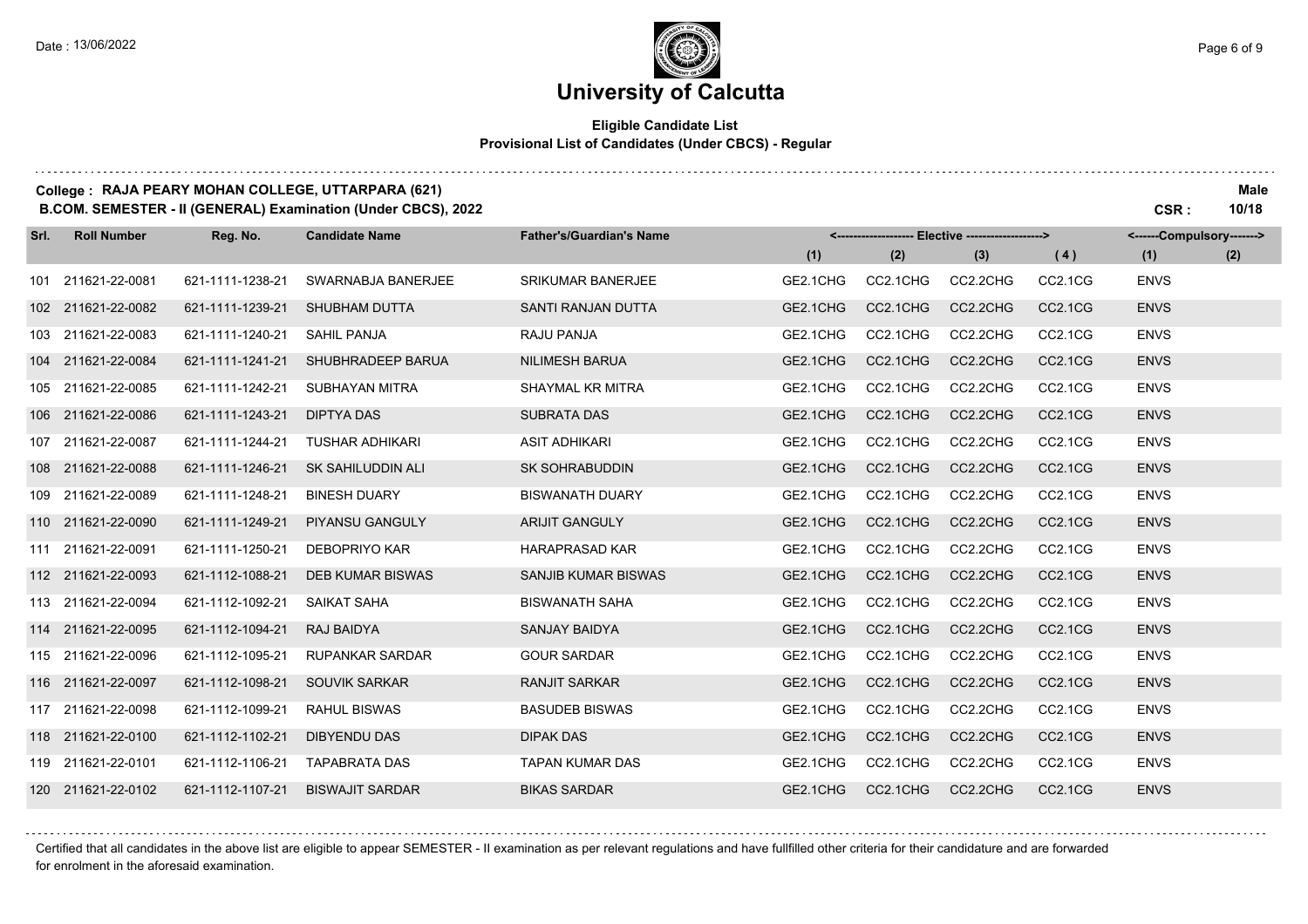#### **Eligible Candidate List Provisional List of Candidates (Under CBCS) - Regular**

#### **College : RAJA PEARY MOHAN COLLEGE, UTTARPARA (621) Male B.COM. SEMESTER - II (GENERAL) Examination (Under CBCS), 2022 CSR : 10/18**

| Srl. | <b>Roll Number</b> | Reg. No.         | <b>Candidate Name</b> | <b>Father's/Guardian's Name</b> |          |          | --- Elective --------------------> |                                  | <------Compulsory-------> |     |
|------|--------------------|------------------|-----------------------|---------------------------------|----------|----------|------------------------------------|----------------------------------|---------------------------|-----|
|      |                    |                  |                       |                                 | (1)      | (2)      | (3)                                | (4)                              | (1)                       | (2) |
|      | 121 211621-22-0103 | 621-1112-1112-21 | PRITAM MONDAL         | PRIYATOSH MONDAL                | GE2.1CHG | CC2.1CHG | CC2.2CHG                           | CC2.1CG                          | <b>ENVS</b>               |     |
|      | 122 211621-22-0104 | 621-1112-1113-21 | <b>MRINAL NASKAR</b>  | <b>GHANASHYAM NASKAR</b>        | GE2.1CHG | CC2.1CHG | CC2.2CHG                           | CC2.1CG                          | <b>ENVS</b>               |     |
|      | 123 211621-22-0105 | 621-1112-1117-21 | <b>SUTANU NASKAR</b>  | <b>TANMAY NASKAR</b>            | GE2.1CHG | CC2.1CHG | CC2.2CHG                           | CC2.1CG                          | <b>ENVS</b>               |     |
|      | 124 211621-22-0106 | 621-1112-1120-21 | <b>SARANYA BEGI</b>   | <b>SURAJ BEGI</b>               | GE2.1CHG | CC2.1CHG | CC2.2CHG                           | CC2.1CG                          | <b>ENVS</b>               |     |
|      | 125 211621-22-0107 | 621-1112-1121-21 | PABITRA DAS           | <b>SHIBU DAS</b>                | GE2.1CHG | CC2.1CHG | CC2.2CHG                           | CC2.1CG                          | <b>ENVS</b>               |     |
|      | 126 211621-22-0108 | 621-1112-1125-21 | <b>SANTOSH HELA</b>   | <b>DILIP HELA</b>               | GE2.1CHG | CC2.1CHG | CC2.2CHG                           | CC2.1CG                          | <b>ENVS</b>               |     |
|      | 127 211621-22-0109 | 621-1112-1127-21 | <b>PRITAM SARKAR</b>  | <b>BIPAD SARKAR</b>             | GE2.1CHG | CC2.1CHG | CC2.2CHG                           | CC2.1CG                          | <b>ENVS</b>               |     |
|      | 128 211621-22-0111 | 621-1112-1131-21 | <b>RAHUL DAS</b>      | <b>RINTU DAS</b>                | GE2.1CHG | CC2.1CHG | CC2.2CHG                           | CC2.1CG                          | <b>ENVS</b>               |     |
|      | 129 211621-22-0112 | 621-1112-1132-21 | <b>ARIJIT KAYAL</b>   | <b>SUNIL KAYAL</b>              | GE2.1CHG | CC2.1CHG | CC2.2CHG                           | CC2.1CG                          | <b>ENVS</b>               |     |
|      | 130 211621-22-0113 | 621-1112-1134-21 | <b>AVISHEK PARUI</b>  | <b>ANIMESH PARUI</b>            | GE2.1CHG | CC2.1CHG | CC2.2CHG                           | CC2.1CG                          | <b>ENVS</b>               |     |
|      | 131 211621-22-0114 | 621-1112-1135-21 | ABIR RANJAN DAS       | SHAKTI KUMAR DAS                | GE2.1CHG | CC2.1CHG | CC2.2CHG                           | CC2.1CG                          | <b>ENVS</b>               |     |
|      | 132 211621-22-0115 | 621-1112-1137-21 | <b>TONMOY DAS</b>     | <b>BISWANATH DAS</b>            | GE2.1CHG | CC2.1CHG | CC2.2CHG                           | CC2.1CG                          | <b>ENVS</b>               |     |
|      | 133 211621-22-0116 | 621-1112-1138-21 | RAHUL BAG             | <b>SHANKAR BAG</b>              | GE2.1CHG | CC2.1CHG | CC2.2CHG                           | CC2.1CG                          | <b>ENVS</b>               |     |
|      | 134 211621-22-0117 | 621-1112-1141-21 | <b>SANTU SINGH</b>    | <b>SAMAR SINGH</b>              | GE2.1CHG | CC2.1CHG | CC2.2CHG                           | CC2.1CG                          | <b>ENVS</b>               |     |
|      | 135 211621-22-0118 | 621-1112-1142-21 | <b>ARIJIT DAS</b>     | <b>BISTU PADA DAS</b>           | GE2.1CHG | CC2.1CHG | CC2.2CHG                           | CC2.1CG                          | <b>ENVS</b>               |     |
|      | 136 211621-22-0119 | 621-1112-1144-21 | <b>ANIKET DAS</b>     | <b>NARU GOPAL DAS</b>           | GE2.1CHG | CC2.1CHG | CC2.2CHG                           | CC <sub>2.1</sub> C <sub>G</sub> | <b>ENVS</b>               |     |
|      | 137 211621-22-0120 | 621-1112-1148-21 | SUBRATA SARDAR        | <b>TAPAN SARDAR</b>             | GE2.1CHG | CC2.1CHG | CC2.2CHG                           | CC2.1CG                          | <b>ENVS</b>               |     |
|      | 138 211621-22-0121 | 621-1112-1151-21 | <b>PRABIR NAIYA</b>   | <b>TAPAN NAIYA</b>              | GE2.1CHG | CC2.1CHG | CC2.2CHG                           | CC2.1CG                          | <b>ENVS</b>               |     |
|      | 139 211621-22-0122 | 621-1112-1230-21 | <b>BIKRAM ROY</b>     | <b>BIMAL ROY</b>                | GE2.1CHG | CC2.1CHG | CC2.2CHG                           | CC2.1CG                          | <b>ENVS</b>               |     |
|      | 140 211621-22-0123 | 621-1112-1233-21 | AKASH KUMAR ROY       | <b>BIMAL ROY</b>                | GE2.1CHG | CC2.1CHG | CC2.2CHG                           | <b>CC2.1CG</b>                   | <b>ENVS</b>               |     |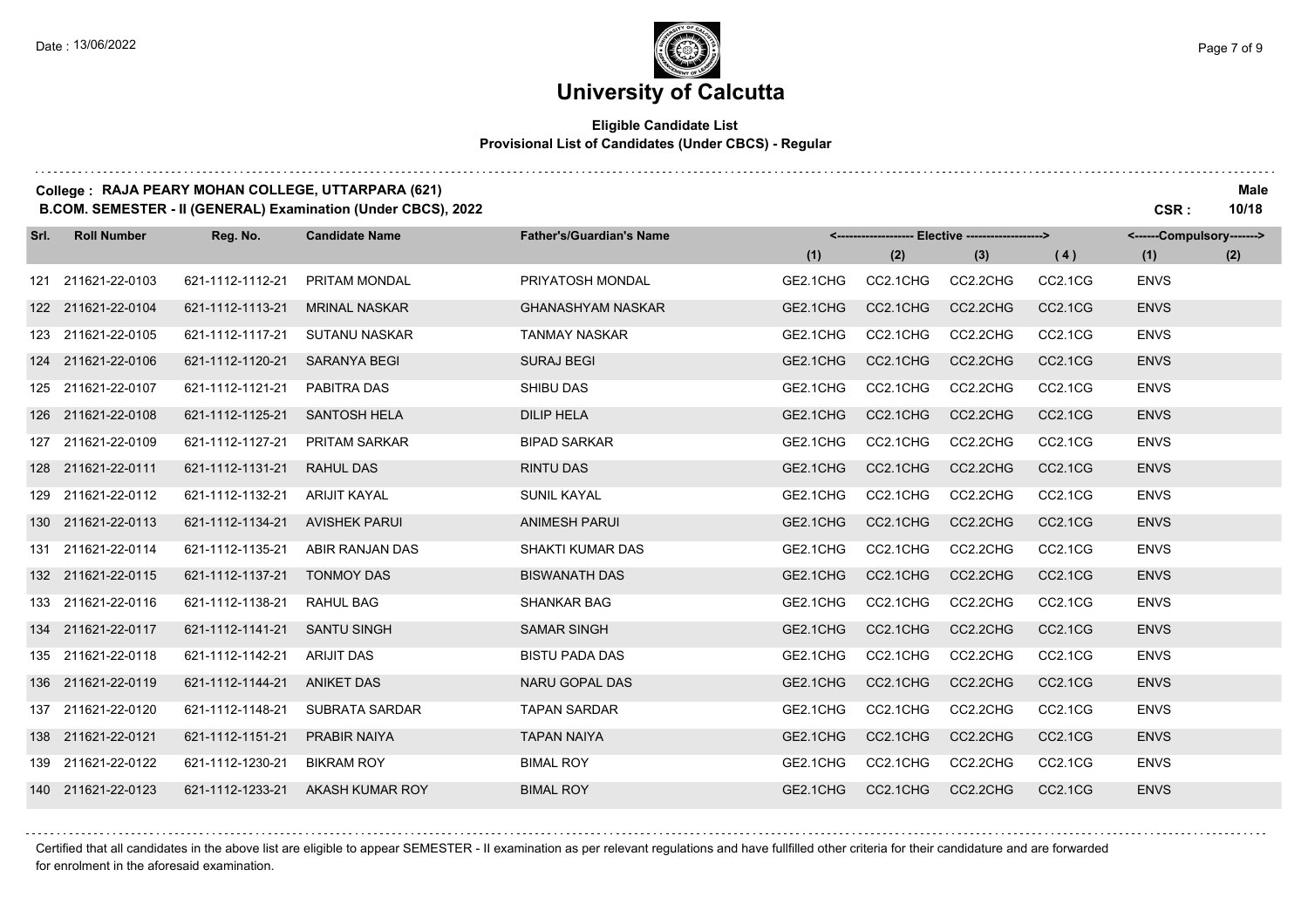#### **Eligible Candidate List Provisional List of Candidates (Under CBCS) - Regular**

### **College : RAJA PEARY MOHAN COLLEGE, UTTARPARA (621) Male**

**B.COM. SEMESTER - II (GENERAL) Examination (Under CBCS), 2022 CSR : 10/18 Reg. No. (1) (2) (3) Srl. Roll Number Candidate Name Father's/Guardian's Name <------------------- Elective -------------------> (1) (2) <------Compulsory-------> ( 4 )** 211621-22-0124 621-1114-1087-21 SWARUP PARAMANIK BIJOY PARAMANIK GE2.1CHG CC2.1CHG CC2.2CHG CC2.1CG ENVS 211621-22-0125 621-1114-1115-21 ROHIT PAUL MANTU PAUL GE2.1CHG CC2.1CHG CC2.2CHG CC2.1CG ENVS 211621-22-0126 621-1114-1118-21 SAWAN DAS UTTAM DAS GE2.1CHG CC2.1CHG CC2.2CHG CC2.1CG ENVS 211621-22-0127 621-1114-1123-21 JIT MONDAL UTTAM MONDAL GE2.1CHG CC2.1CHG CC2.2CHG CC2.1CG ENVS 211621-22-0128 621-1114-1133-21 TITIM MANNA HARADHAN MANNA GE2.1CHG CC2.1CHG CC2.2CHG CC2.1CG ENVS 211621-22-0129 621-1114-1143-21 BARUN DAS TAPAS DAS GE2.1CHG CC2.1CHG CC2.2CHG CC2.1CG ENVS 211621-22-0130 621-1114-1147-21 PIYUSH PAUL JAYANTA PAUL GE2.1CHG CC2.1CHG CC2.2CHG CC2.1CG ENVS 211621-22-0131 621-1114-1149-21 ROUNAK BAKULI PRADIP BAKULI GE2.1CHG CC2.1CHG CC2.2CHG CC2.1CG ENVS 211621-22-0132 621-1114-1153-21 DEEP CHAND ADITYA CHAND GE2.1CHG CC2.1CHG CC2.2CHG CC2.1CG ENVS 211621-22-0133 621-1114-1180-21 RAJDEEP DAS BAPI DAS GE2.1CHG CC2.1CHG CC2.2CHG CC2.1CG ENVS 211621-22-0134 621-1115-1096-21 SULEMAN HASAN ALI LASKAR HASAN ALI LASKAR GE2.1CHG CC2.1CHG CC2.2CHG CC2.1CG ENVS 211621-22-0136 621-1111-1260-21 BISWARUP BASU BIBEK BASU GE2.1CHG CC2.1CHG CC2.2CHG CC2.1CG ENVS 211621-22-0137 621-1111-1268-21 SAYAN MITRA SAIBAL MITRA GE2.1CHG CC2.1CHG CC2.2CHG CC2.1CG ENVS 211621-22-0138 621-1111-1291-21 PRIYAJIT DEY HIMANGSU DEY GE2.1CHG CC2.1CHG CC2.2CHG CC2.1CG ENVS 211621-22-0139 621-1111-1294-21 RAJA SAHA RAM CHANDRA SAHA GE2.1CHG CC2.1CHG CC2.2CHG CC2.1CG ENVS 211621-22-0140 621-1111-1295-21 RABI PAUL GOPAL PAUL GE2.1CHG CC2.1CHG CC2.2CHG CC2.1CG ENVS 211621-22-0141 621-1111-1296-21 ROHIT MAJUMDAR AJIT MAJUMDER GE2.1CHG CC2.1CHG CC2.2CHG CC2.1CG ENVS 211621-22-0142 621-1111-1297-21 PARNARUP SAHA ARUP SAHA GE2.1CHG CC2.1CHG CC2.2CHG CC2.1CG ENVS 211621-22-0143 621-1112-1259-21 ANURAG ROY UJJWAL KUMAR ROY GE2.1CHG CC2.1CHG CC2.2CHG CC2.1CG ENVS 211621-22-0144 621-1112-1292-21 AVIRAJ KHAN ADIP KHAN GE2.1CHG CC2.1CHG CC2.2CHG CC2.1CG ENVS

Certified that all candidates in the above list are eligible to appear SEMESTER - II examination as per relevant regulations and have fullfilled other criteria for their candidature and are forwarded for enrolment in the aforesaid examination.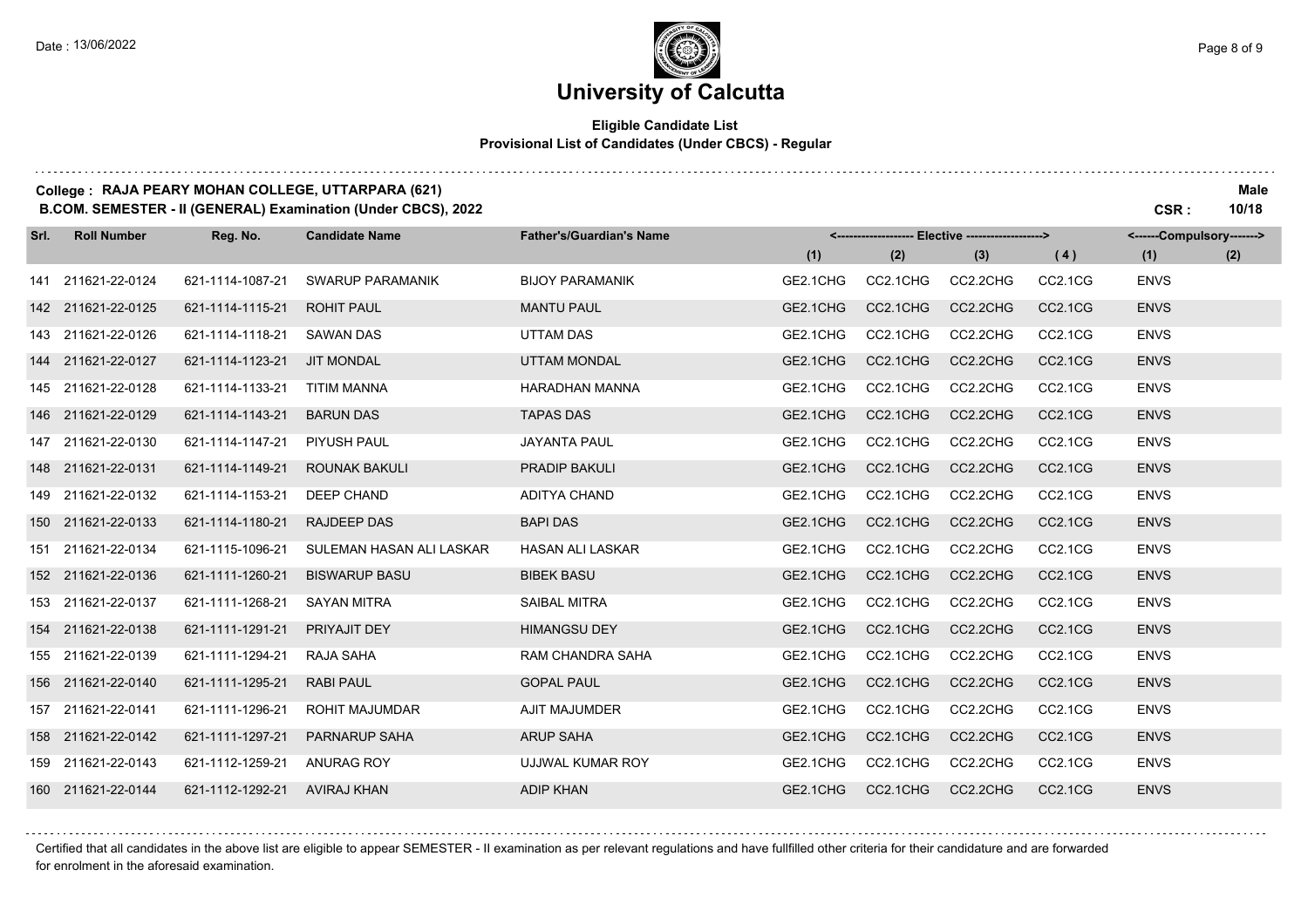

#### **Eligible Candidate List Provisional List of Candidates (Under CBCS) - Regular**

|      | College: RAJA PEARY MOHAN COLLEGE, UTTARPARA (621)<br><b>B.COM. SEMESTER - II (GENERAL) Examination (Under CBCS), 2022</b> |                  |                       |                                 |          |          |                                                   |                                  |                           |     |
|------|----------------------------------------------------------------------------------------------------------------------------|------------------|-----------------------|---------------------------------|----------|----------|---------------------------------------------------|----------------------------------|---------------------------|-----|
| Srl. | <b>Roll Number</b>                                                                                                         | Reg. No.         | <b>Candidate Name</b> | <b>Father's/Guardian's Name</b> |          |          | <------------------- Elective ------------------> |                                  | <------Compulsory-------> |     |
|      |                                                                                                                            |                  |                       |                                 | (1)      | (2)      | (3)                                               | (4)                              | (1)                       | (2) |
|      | 161 211621-22-0145                                                                                                         | 621-1114-1267-21 | ARPAN GHOSH           | <b>MADAN MOHAN GHOSH</b>        | GF2 1CHG | CC2.1CHG | CC2.2CHG                                          | CC <sub>2.1</sub> C <sub>G</sub> | <b>ENVS</b>               |     |
|      | 162 211621-22-0146                                                                                                         | 621-1114-1293-21 | <b>RITTIM SARKAR</b>  | <b>RAMU SARKAR</b>              | GE2.1CHG | CC2.1CHG | CC2.2CHG                                          | CC2.1CG                          | <b>ENVS</b>               |     |
|      | 163 211621-22-0158                                                                                                         | 621-1111-1317-21 | SK HANIF MOHAMMAD     | SK ABDUL HAMID                  | GF2 1CHG | CC2.1CHG | CC2.2CHG                                          | CC <sub>2.1</sub> C <sub>G</sub> | <b>ENVS</b>               |     |

Certified that all candidates in the above list are eligible to appear SEMESTER - II examination as per relevant regulations and have fullfilled other criteria for their candidature and are forwarded for enrolment in the aforesaid examination.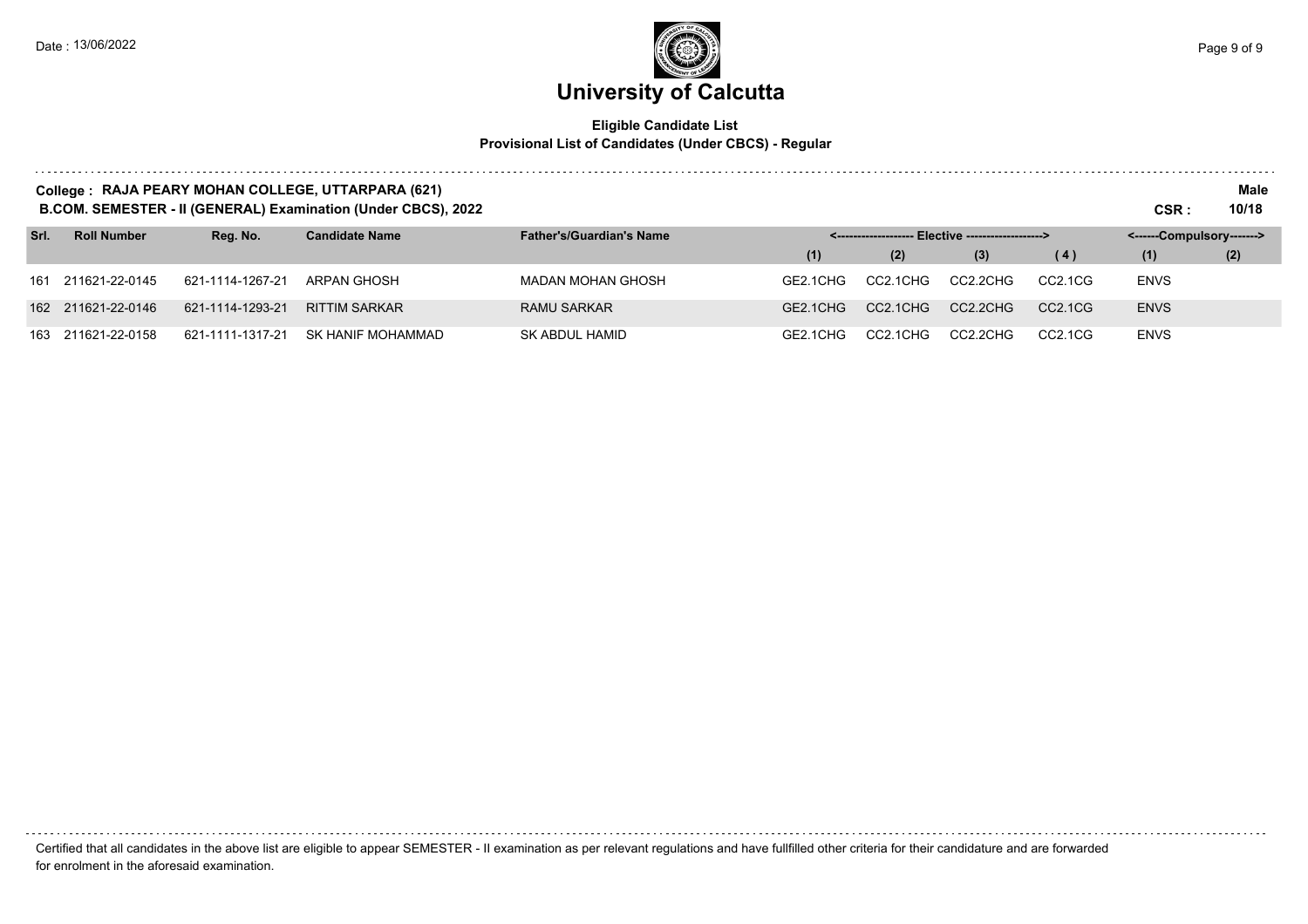and a strategic and

### **University of Calcutta**

#### **Eligible Candidate List Provisional List of Candidates (Under CBCS) - Regular**

### **College : RAJA PEARY MOHAN COLLEGE, UTTARPARA (621) Female**

**B.COM. SEMESTER - II (HONOURS) Examination (Under CBCS), 2022 CSR : 10/18**

| Srl. | <b>Roll Number</b> | Reg. No.         | <b>Candidate Name</b>     | <b>Father's/Guardian's Name</b> | <------------------- Elective ------------------> |          |          |         | <------Compulsory-------> |     |
|------|--------------------|------------------|---------------------------|---------------------------------|---------------------------------------------------|----------|----------|---------|---------------------------|-----|
|      |                    |                  |                           |                                 | (1)                                               | (2)      | (3)      | (4)     | (1)                       | (2) |
|      | 211621-11-0001     | 621-1211-0321-21 | <b>ANISHA PAL</b>         | <b>LATE MILAN PAL</b>           | GE2.1CHG                                          | CC2.1CHG | CC2.2CHG | CC2.1CH | <b>ENVS</b>               |     |
|      | 2 211621-11-0002   | 621-1211-0323-21 | <b>SIMRAN KHAN</b>        | <b>SAHA ALAM KHAN</b>           | GE2.1CHG                                          | CC2.1CHG | CC2.2CHG | CC2.1CH | <b>ENVS</b>               |     |
|      | 3 211621-11-0003   | 621-1211-0326-21 | <b>SUCHANA MAJI</b>       | KASHINATH MAJI                  | GE2.1CHG                                          | CC2.1CHG | CC2.2CHG | CC2.1CH | <b>ENVS</b>               |     |
|      | 4 211621-11-0004   | 621-1211-0329-21 | <b>SHIYA BHANDARI</b>     | <b>MADHAB BHANDARI</b>          | GE2.1CHG                                          | CC2.1CHG | CC2.2CHG | CC2.1CH | <b>ENVS</b>               |     |
|      | 5 211621-11-0005   | 621-1211-0338-21 | <b>ISHA SINGHA</b>        | <b>JOYDEB SINGHA</b>            | GE2.1CHG                                          | CC2.1CHG | CC2.2CHG | CC2.1CH | <b>ENVS</b>               |     |
|      | 6 211621-11-0006   | 621-1211-0343-21 | <b>TANUJA MAITY</b>       | <b>LAKSHMI KANTA MAITY</b>      | GE2.1CHG                                          | CC2.1CHG | CC2.2CHG | CC2.1CH | <b>ENVS</b>               |     |
|      | 7 211621-11-0008   | 621-1211-0351-21 | POULAMI GHOSH             | <b>MRITUNJOY GHOSH</b>          | GE2.1CHG                                          | CC2.1CHG | CC2.2CHG | CC2.1CH | <b>ENVS</b>               |     |
|      | 8 211621-11-0009   | 621-1211-0352-21 | <b>KANKANA CHATTERJEE</b> | <b>SAMAR CHATTERJEE</b>         | GE2.1CHG                                          | CC2.1CHG | CC2.2CHG | CC2.1CH | <b>ENVS</b>               |     |
|      | 9 211621-11-0010   | 621-1211-0356-21 | <b>RUPSA GHORUI</b>       | <b>LATE ANIL GHORUI</b>         | GE2.1CHG                                          | CC2.1CHG | CC2.2CHG | CC2.1CH | <b>ENVS</b>               |     |
|      | 10 211621-11-0011  | 621-1211-0360-21 | <b>SUCHETA NANDI</b>      | <b>GOUTAM NANDI</b>             | GE2.1CHG                                          | CC2.1CHG | CC2.2CHG | CC2.1CH | <b>ENVS</b>               |     |
|      | 11 211621-11-0012  | 621-1211-0374-21 | YESWANE SINGH             | <b>BIRBHADRA SINGH</b>          | GE2.1CHG                                          | CC2.1CHG | CC2.2CHG | CC2.1CH | <b>ENVS</b>               |     |
|      | 12 211621-11-0013  | 621-1211-0375-21 | <b>NAYANA DAS</b>         | <b>ASHOK DAS</b>                | GE2.1CHG                                          | CC2.1CHG | CC2.2CHG | CC2.1CH | <b>ENVS</b>               |     |
|      | 13 211621-11-0014  | 621-1211-0379-21 | <b>TISHA DAS</b>          | AMAL DAS                        | GE2.1CHG                                          | CC2.1CHG | CC2.2CHG | CC2.1CH | <b>ENVS</b>               |     |
|      | 14 211621-11-0015  | 621-1211-0380-21 | <b>SOMA RAM</b>           | <b>TARUN RAM</b>                | GE2.1CHG                                          | CC2.1CHG | CC2.2CHG | CC2.1CH | <b>ENVS</b>               |     |
|      | 15 211621-11-0016  | 621-1211-0381-21 | SAYANTIKA SANTRA          | MUKUL KUMAR SANTRA              | GE2.1CHG                                          | CC2.1CHG | CC2.2CHG | CC2.1CH | <b>ENVS</b>               |     |
|      | 16 211621-11-0017  | 621-1211-0390-21 | <b>ISHA SHARMA</b>        | RAJENDRA KUMAR SHARMA           | GE2.1CHG                                          | CC2.1CHG | CC2.2CHG | CC2.1CH | <b>ENVS</b>               |     |
|      | 17 211621-11-0018  | 621-1212-0328-21 | <b>RISHITA MAJHI</b>      | LATE NIRAPADA MAJHI             | GE2.1CHG                                          | CC2.1CHG | CC2.2CHG | CC2.1CH | <b>ENVS</b>               |     |
|      | 18 211621-11-0019  | 621-1212-0331-21 | <b>ANINDITA DAS</b>       | ARABINDA DAS                    | GE2.1CHG                                          | CC2.1CHG | CC2.2CHG | CC2.1CH | <b>ENVS</b>               |     |
|      | 19 211621-11-0020  | 621-1212-0339-21 | SIMA BAG                  | <b>DUDHKUMAR BAG</b>            | GE2.1CHG                                          | CC2.1CHG | CC2.2CHG | CC2.1CH | <b>ENVS</b>               |     |
|      | 20 211621-11-0021  | 621-1212-0372-21 | <b>SUDIPTA SAHA</b>       | <b>ABHIJIT SAHA</b>             | GE2.1CHG                                          | CC2.1CHG | CC2.2CHG | CC2.1CH | <b>ENVS</b>               |     |

Certified that all candidates in the above list are eligible to appear SEMESTER - II examination as per relevant regulations and have fullfilled other criteria for their candidature and are forwarded for enrolment in the aforesaid examination.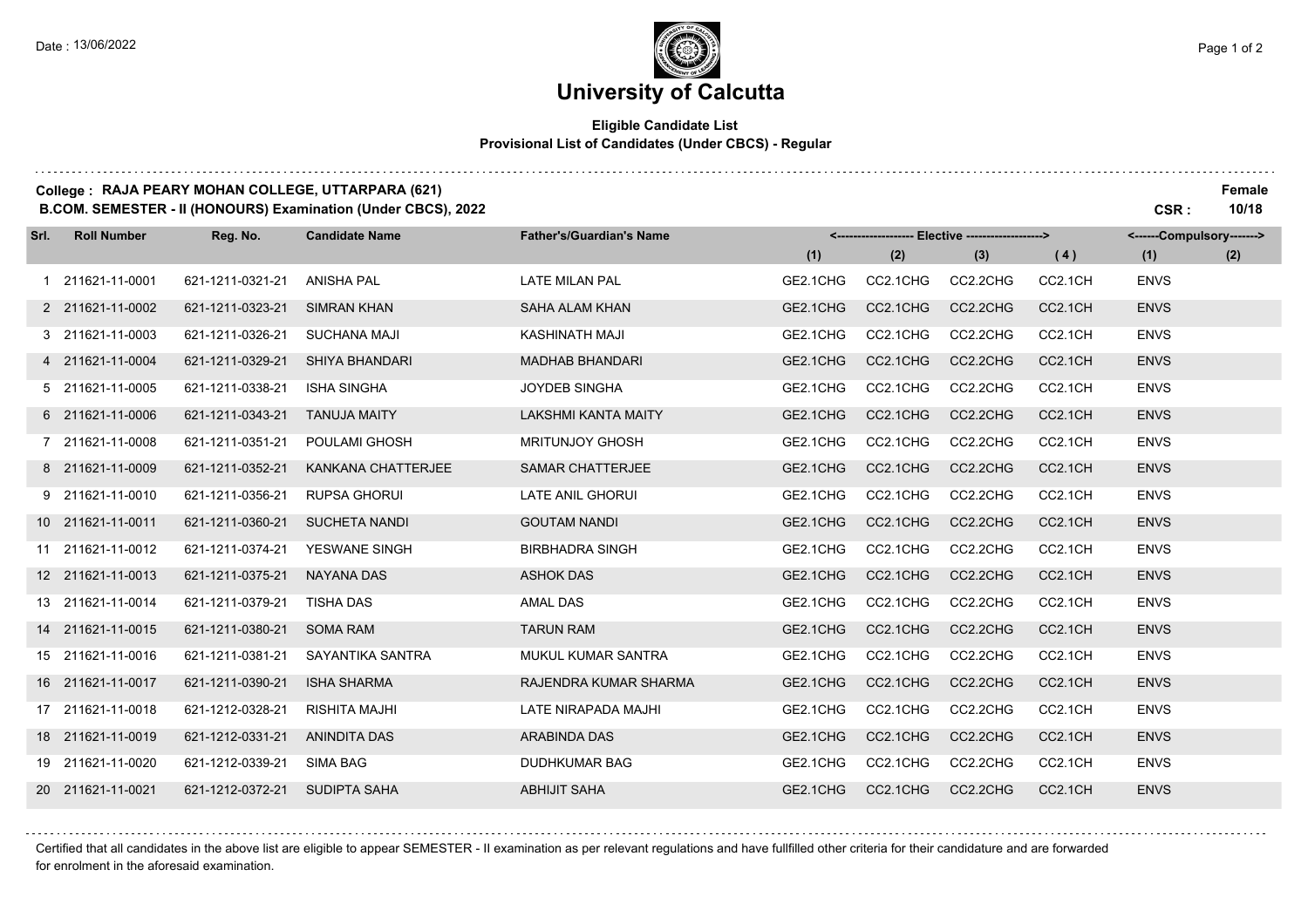# **University of Calcutta**

#### **Eligible Candidate List Provisional List of Candidates (Under CBCS) - Regular**

|      |                    |                  | College: RAJA PEARY MOHAN COLLEGE, UTTARPARA (621)<br><b>B.COM. SEMESTER - II (HONOURS) Examination (Under CBCS), 2022</b> |                                 |          |          |                                |                     | CSR :                     | Female<br>10/18 |
|------|--------------------|------------------|----------------------------------------------------------------------------------------------------------------------------|---------------------------------|----------|----------|--------------------------------|---------------------|---------------------------|-----------------|
| Srl. | <b>Roll Number</b> | Reg. No.         | <b>Candidate Name</b>                                                                                                      | <b>Father's/Guardian's Name</b> |          |          | Elective --------------------> |                     | <------Compulsory-------> |                 |
|      |                    |                  |                                                                                                                            |                                 | (1)      | (2)      | (3)                            | (4)                 | (1)                       | (2)             |
|      | 21 211621-11-0022  | 621-1212-0378-21 | <b>MADHUMITA NASKAR</b>                                                                                                    | LATE MANIMOHAN NASKAR           | GE2.1CHG | CC2.1CHG | CC2.2CHG                       | CC2.1CH             | <b>ENVS</b>               |                 |
|      | 22 211621-11-0023  | 621-1214-0320-21 | <b>MONALISA PAUL</b>                                                                                                       | <b>MOHAN CH PAUL</b>            | GE2.1CHG | CC2.1CHG | CC2.2CHG                       | CC2.1CH             | <b>ENVS</b>               |                 |
|      | 23 211621-11-0024  | 621-1214-0330-21 | SUPARNA KARMAKAR                                                                                                           | SANTANU KARMAKAR                | GE2.1CHG | CC2.1CHG | CC2.2CHG                       | CC2.1CH             | <b>ENVS</b>               |                 |
|      | 24 211621-11-0025  | 621-1214-0344-21 | <b>PUJA DAS</b>                                                                                                            | <b>SHYAM SUNDAR DAS</b>         | GE2.1CHG | CC2.1CHG | CC2.2CHG                       | CC2.1CH             | <b>ENVS</b>               |                 |
|      | 25 211621-11-0026  | 621-1214-0363-21 | <b>TISHTA BANGAL</b>                                                                                                       | SUBHAS CHANDRA BANGAL           | GE2.1CHG | CC2.1CHG | CC2.2CHG                       | CC2.1CH             | <b>ENVS</b>               |                 |
|      | 26 211621-11-0027  | 621-1214-0370-21 | <b>TIYASA GHOSH</b>                                                                                                        | <b>DILIP GHOSH</b>              | GE2.1CHG | CC2.1CHG | CC2.2CHG                       | CC <sub>2.1CH</sub> | <b>ENVS</b>               |                 |
|      | 27 211621-11-0028  | 621-1215-0389-21 | <b>SK JINAT</b>                                                                                                            | <b>SK BADARUDDIN</b>            | GE2.1CHG | CC2.1CHG | CC2.2CHG                       | CC2.1CH             | <b>ENVS</b>               |                 |
|      | 28 211621-11-0029  | 621-1211-1280-21 | <b>SNEHA SAHA</b>                                                                                                          | <b>JAYDEV SAHA</b>              | GE2.1CHG | CC2.1CHG | CC2.2CHG                       | CC2.1CH             | <b>ENVS</b>               |                 |
|      | 29 211621-11-0031  | 621-1211-1300-21 | <b>PUSPITA SHAW</b>                                                                                                        | <b>JOGINDRA SHAW</b>            | GE2.1CHG | CC2.1CHG | CC2.2CHG                       | CC2.1CH             | <b>ENVS</b>               |                 |
|      | 30 211621-11-0032  | 621-1211-1301-21 | ADWITIYA SAHA                                                                                                              | AMIT KUMAR SAHA                 | GE2.1CHG | CC2.1CHG | CC2.2CHG                       | CC2.1CH             | <b>ENVS</b>               |                 |
|      | 31 211621-11-0035  | 621-1211-1312-21 | <b>RIYA MAHATO</b>                                                                                                         | <b>RATAN LAL MAHATO</b>         | GE2.1CHG | CC2.1CHG | CC2.2CHG                       | CC2.1CH             | <b>ENVS</b>               |                 |
|      | 32 211621-11-0037  | 621-1215-1100-21 | <b>NISHA KHATUN</b>                                                                                                        | <b>SK ABUL KALAM</b>            | GE2.1CHG | CC2.1CHG | CC2.2CHG                       | CC2.1CH             | <b>ENVS</b>               |                 |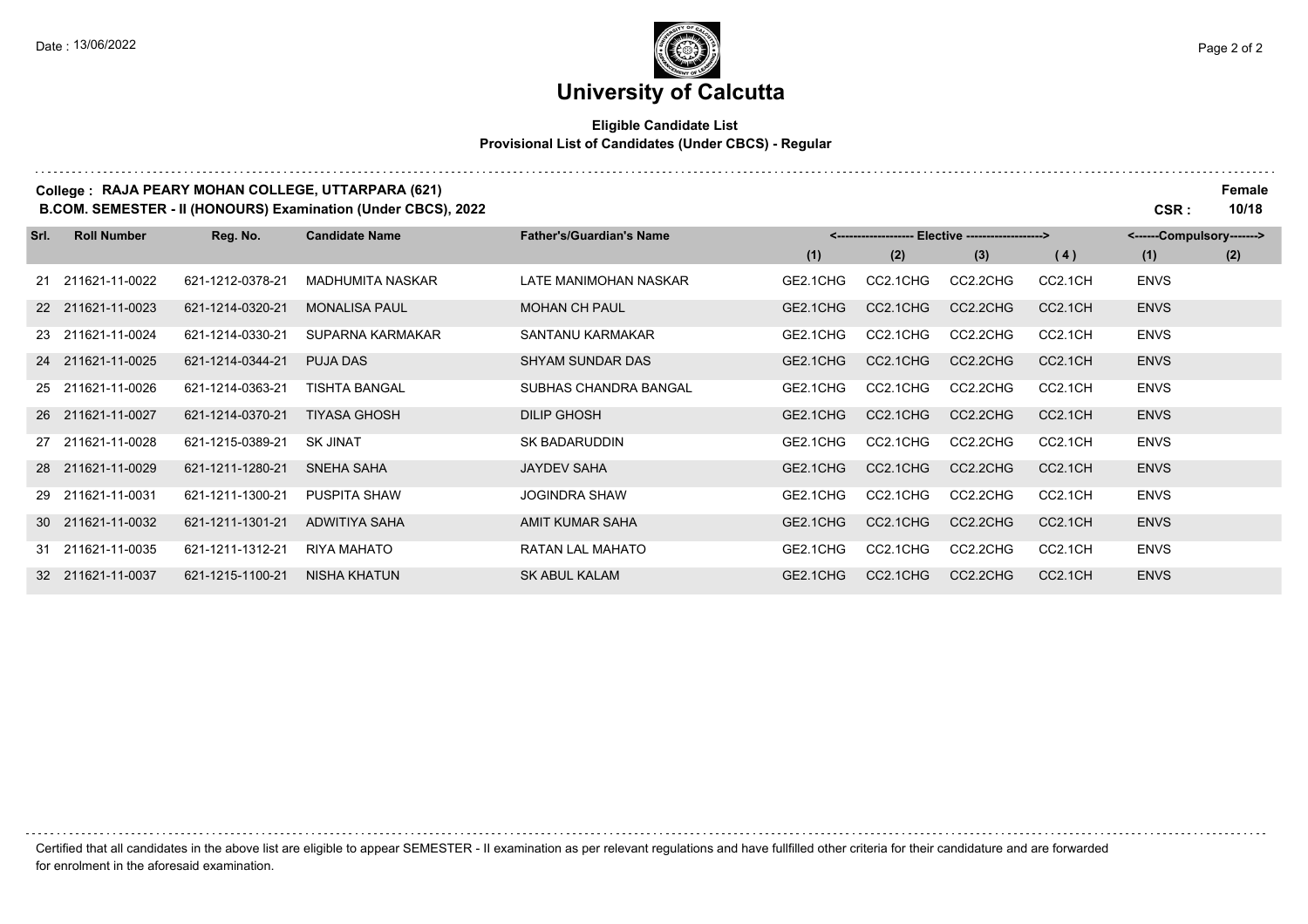. . . . . . . .

# **University of Calcutta**

#### **Eligible Candidate List Provisional List of Candidates (Under CBCS) - Regular**

#### **College : RAJA PEARY MOHAN COLLEGE, UTTARPARA (621) Male**

**B.COM. SEMESTER - II (HONOURS) Examination (Under CBCS), 2022 CSR : 10/18**

| Srl. | <b>Roll Number</b> | Reg. No.         | <b>Candidate Name</b>                   | <b>Father's/Guardian's Name</b> | <-------------------- Elective -------------------> |          |          |         | <------Compulsory-------> |     |
|------|--------------------|------------------|-----------------------------------------|---------------------------------|-----------------------------------------------------|----------|----------|---------|---------------------------|-----|
|      |                    |                  |                                         |                                 | (1)                                                 | (2)      | (3)      | (4)     | (1)                       | (2) |
|      | 1 211621-21-0001   | 621-1111-0324-21 | SHIRSENDU GHOSH                         | <b>SAJAL GHOSH</b>              | GE2.1CHG                                            | CC2.1CHG | CC2.2CHG | CC2.1CH | <b>ENVS</b>               |     |
|      | 2 211621-21-0002   | 621-1111-0325-21 | SHUBHOJIT DAS                           | <b>CHITTARANJAN DAS</b>         | GE2.1CHG                                            | CC2.1CHG | CC2.2CHG | CC2.1CH | <b>ENVS</b>               |     |
|      | 3 211621-21-0003   | 621-1111-0327-21 | <b>MOLAY BAG</b>                        | <b>SANAT BAG</b>                | GE2.1CHG                                            | CC2.1CHG | CC2.2CHG | CC2.1CH | <b>ENVS</b>               |     |
|      | 4 211621-21-0004   | 621-1111-0333-21 | <b>AKASH CHATTERJEE</b>                 | <b>TARAK CHATTERJEE</b>         | GE2.1CHG                                            | CC2.1CHG | CC2.2CHG | CC2.1CH | <b>ENVS</b>               |     |
|      | 5 211621-21-0005   | 621-1111-0335-21 | <b>SAMPRIT MUKHERJEE</b>                | SANTANU MUKHERJEE               | GE2.1CHG                                            | CC2.1CHG | CC2.2CHG | CC2.1CH | <b>ENVS</b>               |     |
|      | 6 211621-21-0006   | 621-1111-0341-21 | <b>SUVANKAR GOSWAMI</b>                 | <b>SANKAR GOSWAMI</b>           | GE2.1CHG                                            | CC2.1CHG | CC2.2CHG | CC2.1CH | <b>ENVS</b>               |     |
|      | 7 211621-21-0007   | 621-1111-0347-21 | <b>SUMIT CHOWDHURY</b>                  | PRABHU CHOWDHURY                | GE2.1CHG                                            | CC2.1CHG | CC2.2CHG | CC2.1CH | <b>ENVS</b>               |     |
|      | 8 211621-21-0008   | 621-1111-0349-21 | <b>SAJAL POREL</b>                      | <b>KALI PADA POREL</b>          | GE2.1CHG                                            | CC2.1CHG | CC2.2CHG | CC2.1CH | <b>ENVS</b>               |     |
|      | 9 211621-21-0009   | 621-1111-0353-21 | <b>AKASH DEY</b>                        | <b>BADAL FEY</b>                | GE2.1CHG                                            | CC2.1CHG | CC2.2CHG | CC2.1CH | <b>ENVS</b>               |     |
|      | 10 211621-21-0010  | 621-1111-0355-21 | SOUMYOJYOTI BHAKTA                      | <b>NIRMAL BHAKTA</b>            | GE2.1CHG                                            | CC2.1CHG | CC2.2CHG | CC2.1CH | <b>ENVS</b>               |     |
|      | 11 211621-21-0011  | 621-1111-0357-21 | <b>ANISH DEY</b>                        | <b>TARUN KUMAR DEY</b>          | GE2.1CHG                                            | CC2.1CHG | CC2.2CHG | CC2.1CH | <b>ENVS</b>               |     |
|      | 12 211621-21-0012  | 621-1111-0358-21 | SHUVRA SHANKAR GHOSH<br><b>DASTIDAR</b> | RABI SANKAR GHOSH DASTIDAR      | GE2.1CHG                                            | CC2.1CHG | CC2.2CHG | CC2.1CH | <b>ENVS</b>               |     |
|      | 13 211621-21-0013  | 621-1111-0361-21 | <b>SANJU MALIK</b>                      | <b>SWARUP MALIK</b>             | GE2.1CHG                                            | CC2.1CHG | CC2.2CHG | CC2.1CH | <b>ENVS</b>               |     |
|      | 14 211621-21-0015  | 621-1111-0367-21 | SUBHADEEP MUKHERJEE                     | <b>BILTU MUKHERJEE</b>          | GE2.1CHG                                            | CC2.1CHG | CC2.2CHG | CC2.1CH | <b>ENVS</b>               |     |
|      | 15 211621-21-0016  | 621-1111-0376-21 | <b>SUPRATIK DAS GHOSH</b>               | PROSONTA DAS GHOSH              | GE2.1CHG                                            | CC2.1CHG | CC2.2CHG | CC2.1CH | <b>ENVS</b>               |     |
|      | 16 211621-21-0017  | 621-1111-0382-21 | SNEHASHIS CHANDA                        | NILKHANTA CHANDA                | GE2.1CHG                                            | CC2.1CHG | CC2.2CHG | CC2.1CH | <b>ENVS</b>               |     |
|      | 17 211621-21-0018  | 621-1111-0383-21 | <b>TANMOY MONDAL</b>                    | <b>NEMAI MONDAL</b>             | GE2.1CHG                                            | CC2.1CHG | CC2.2CHG | CC2.1CH | <b>ENVS</b>               |     |
|      | 18 211621-21-0019  | 621-1111-0384-21 | <b>SUNDAR MAJHI</b>                     | <b>KAUSHICK MAJHI</b>           | GE2.1CHG                                            | CC2.1CHG | CC2.2CHG | CC2.1CH | <b>ENVS</b>               |     |
|      | 19 211621-21-0020  | 621-1111-0385-21 | <b>TATHAGATA BANERJEE</b>               | <b>DEBASIS BANERJEE</b>         | GE2.1CHG                                            | CC2.1CHG | CC2.2CHG | CC2.1CH | <b>ENVS</b>               |     |
|      | 20 211621-21-0021  | 621-1111-0387-21 | ARIJIT KANGSA BANIK                     | <b>BISWAJIT KANGSA BANIK</b>    | GE2.1CHG                                            | CC2.1CHG | CC2.2CHG | CC2.1CH | <b>ENVS</b>               |     |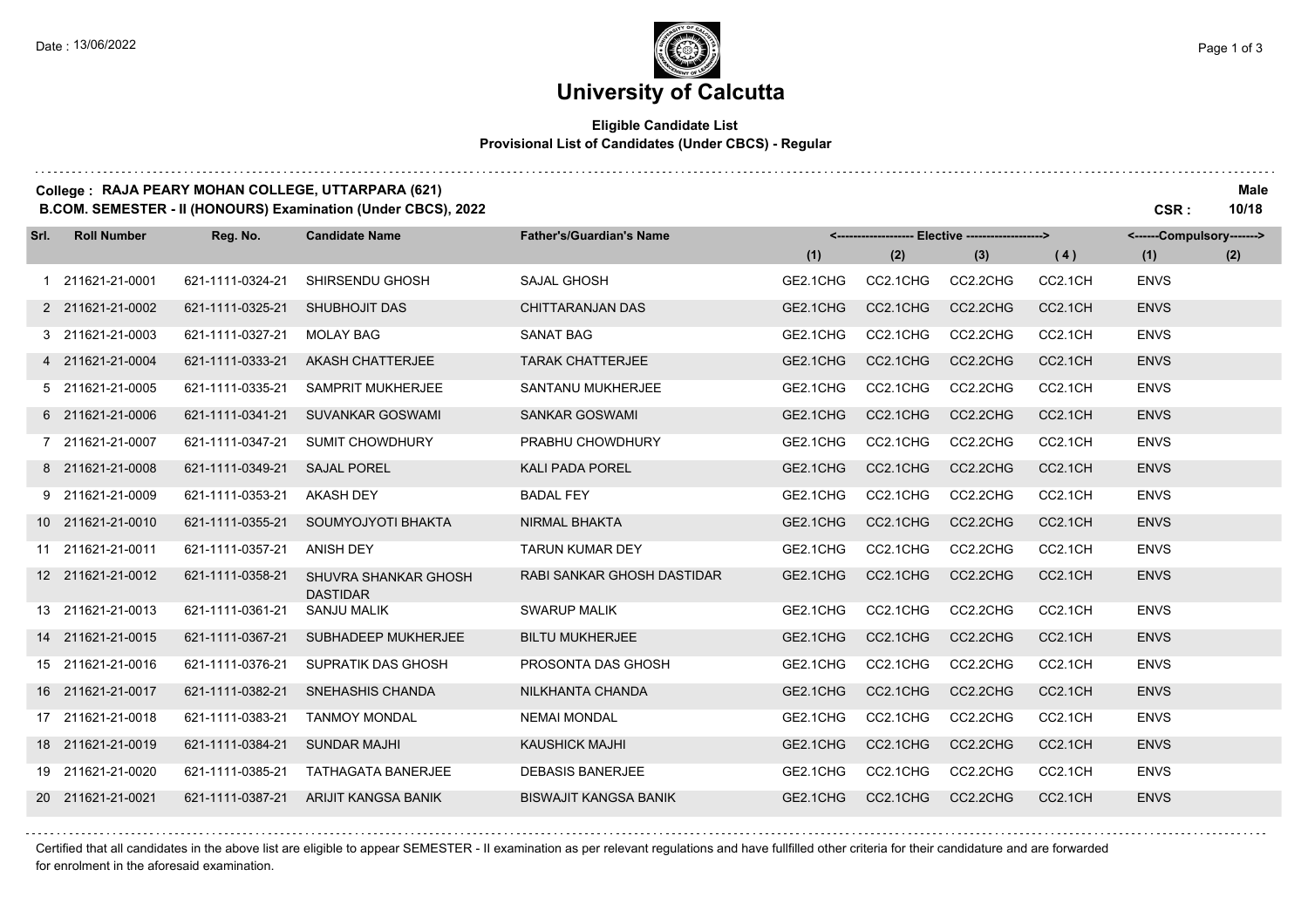. . . . . . . .

# **University of Calcutta**

#### **Eligible Candidate List Provisional List of Candidates (Under CBCS) - Regular**

### **College : RAJA PEARY MOHAN COLLEGE, UTTARPARA (621) Male**

**B.COM. SEMESTER - II (HONOURS) Examination (Under CBCS), 2022 CSR : 10/18**

| Srl. | <b>Roll Number</b> | Reg. No.         | <b>Candidate Name</b>      | <b>Father's/Guardian's Name</b> | <------------------- Elective ------------------> |          |          |                      | <------Compulsory-------> |     |
|------|--------------------|------------------|----------------------------|---------------------------------|---------------------------------------------------|----------|----------|----------------------|---------------------------|-----|
|      |                    |                  |                            |                                 | (1)                                               | (2)      | (3)      | (4)                  | (1)                       | (2) |
|      | 21 211621-21-0022  | 621-1111-0388-21 | <b>SOHAM MUKHERJEE</b>     | SANKAR KUMAR MUKHERJEE          | GE2.1CHG                                          | CC2.1CHG | CC2.2CHG | CC2.1CH              | <b>ENVS</b>               |     |
|      | 22 211621-21-0023  | 621-1112-0340-21 | <b>RAHUL METE</b>          | <b>JAYANTA METE</b>             | GE2.1CHG                                          | CC2.1CHG | CC2.2CHG | CC2.1CH              | <b>ENVS</b>               |     |
|      | 23 211621-21-0024  | 621-1112-0348-21 | <b>SANRUP DAS</b>          | <b>SUMANTA DAS</b>              | GE2.1CHG                                          | CC2.1CHG | CC2.2CHG | CC2.1CH              | <b>ENVS</b>               |     |
|      | 24 211621-21-0025  | 621-1112-0350-21 | <b>SAYANTAN DOLUI</b>      | <b>BISWANATH DOLUI</b>          | GE2.1CHG                                          | CC2.1CHG | CC2.2CHG | CC2.1CH              | <b>ENVS</b>               |     |
|      | 25 211621-21-0026  | 621-1112-0359-21 | <b>ANISH BARMAN</b>        | SANJAY BARMAN                   | GE2.1CHG                                          | CC2.1CHG | CC2.2CHG | CC2.1CH              | <b>ENVS</b>               |     |
|      | 26 211621-21-0027  | 621-1112-0362-21 | <b>SRINJOY SENAPATI</b>    | ARABINDA SENAPATI               | GE2.1CHG                                          | CC2.1CHG | CC2.2CHG | CC2.1CH              | <b>ENVS</b>               |     |
|      | 27 211621-21-0028  | 621-1112-0365-21 | <b>AKASH DHARA</b>         | PARTHA DHARA                    | GE2.1CHG                                          | CC2.1CHG | CC2.2CHG | CC2.1CH              | <b>ENVS</b>               |     |
|      | 28 211621-21-0029  | 621-1112-0366-21 | <b>BIJU DHALI</b>          | <b>SUKDEB DHALI</b>             | GE2.1CHG                                          | CC2.1CHG | CC2.2CHG | CC2.1CH              | <b>ENVS</b>               |     |
|      | 29 211621-21-0030  | 621-1112-0368-21 | <b>ATANU DAS</b>           | ATISH DIPANKAR DAS              | GE2.1CHG                                          | CC2.1CHG | CC2.2CHG | CC2.1CH              | <b>ENVS</b>               |     |
|      | 30 211621-21-0031  | 621-1112-0369-21 | <b>ABHIJIT MONDAL</b>      | <b>ANATH MONDAL</b>             | GE2.1CHG                                          | CC2.1CHG | CC2.2CHG | CC2.1CH              | <b>ENVS</b>               |     |
|      | 31 211621-21-0032  | 621-1112-0373-21 | PRASANNA DAS               | <b>PRABIR DAS</b>               | GE2.1CHG                                          | CC2.1CHG | CC2.2CHG | CC2.1CH              | <b>ENVS</b>               |     |
|      | 32 211621-21-0033  | 621-1112-0377-21 | <b>SUBHAM RAJBANSHI</b>    | SAMBHUNATH RAJBANSHI            | GE2.1CHG                                          | CC2.1CHG | CC2.2CHG | CC2.1CH              | <b>ENVS</b>               |     |
|      | 33 211621-21-0034  | 621-1113-0332-21 | SOURAV SHAW                | <b>SUNIL SHAW</b>               | GE2.1CHG                                          | CC2.1CHG | CC2.2CHG | CC2.1CH              | <b>ENVS</b>               |     |
|      | 34 211621-21-0035  | 621-1113-0337-21 | <b>MAHENDRA NATH MANDI</b> | <b>MANIK LAL MANDI</b>          | GE2.1CHG                                          | CC2.1CHG | CC2.2CHG | CC2.1CH              | <b>ENVS</b>               |     |
|      | 35 211621-21-0036  | 621-1113-0354-21 | <b>AMAN SHAW</b>           | <b>RAJ KUMAR SHAW</b>           | GE2.1CHG                                          | CC2.1CHG | CC2.2CHG | CC2.1CH              | <b>ENVS</b>               |     |
|      | 36 211621-21-0037  | 621-1114-0336-21 | <b>JEET GHOSH</b>          | <b>RAM KRISHNA GHOSH</b>        | GE2.1CHG                                          | CC2.1CHG | CC2.2CHG | CC2.1CH              | <b>ENVS</b>               |     |
|      | 37 211621-21-0038  | 621-1114-0345-21 | SOUMYADEEP PALUI           | <b>TAPAS PALUI</b>              | GE2.1CHG                                          | CC2.1CHG | CC2.2CHG | CC2.1CH              | <b>ENVS</b>               |     |
|      | 38 211621-21-0039  | 621-1114-0371-21 | SOURAV SADHUKHAN           | <b>HARADHAN SADHUKHAN</b>       | GE2.1CHG                                          | CC2.1CHG | CC2.2CHG | CC <sub>2.1</sub> CH | <b>ENVS</b>               |     |
|      | 39 211621-21-0040  | 621-1115-0322-21 | <b>AQUIB AFSAR</b>         | <b>AFSAR AHMED</b>              | GE2.1CHG                                          | CC2.1CHG | CC2.2CHG | CC2.1CH              | <b>ENVS</b>               |     |
|      | 40 211621-21-0041  | 621-1115-0334-21 | <b>SHOAIB MALLICK</b>      | <b>SABUR ALI MALLICK</b>        | GE2.1CHG                                          | CC2.1CHG | CC2.2CHG | CC2.1CH              | <b>ENVS</b>               |     |

Certified that all candidates in the above list are eligible to appear SEMESTER - II examination as per relevant regulations and have fullfilled other criteria for their candidature and are forwarded for enrolment in the aforesaid examination.